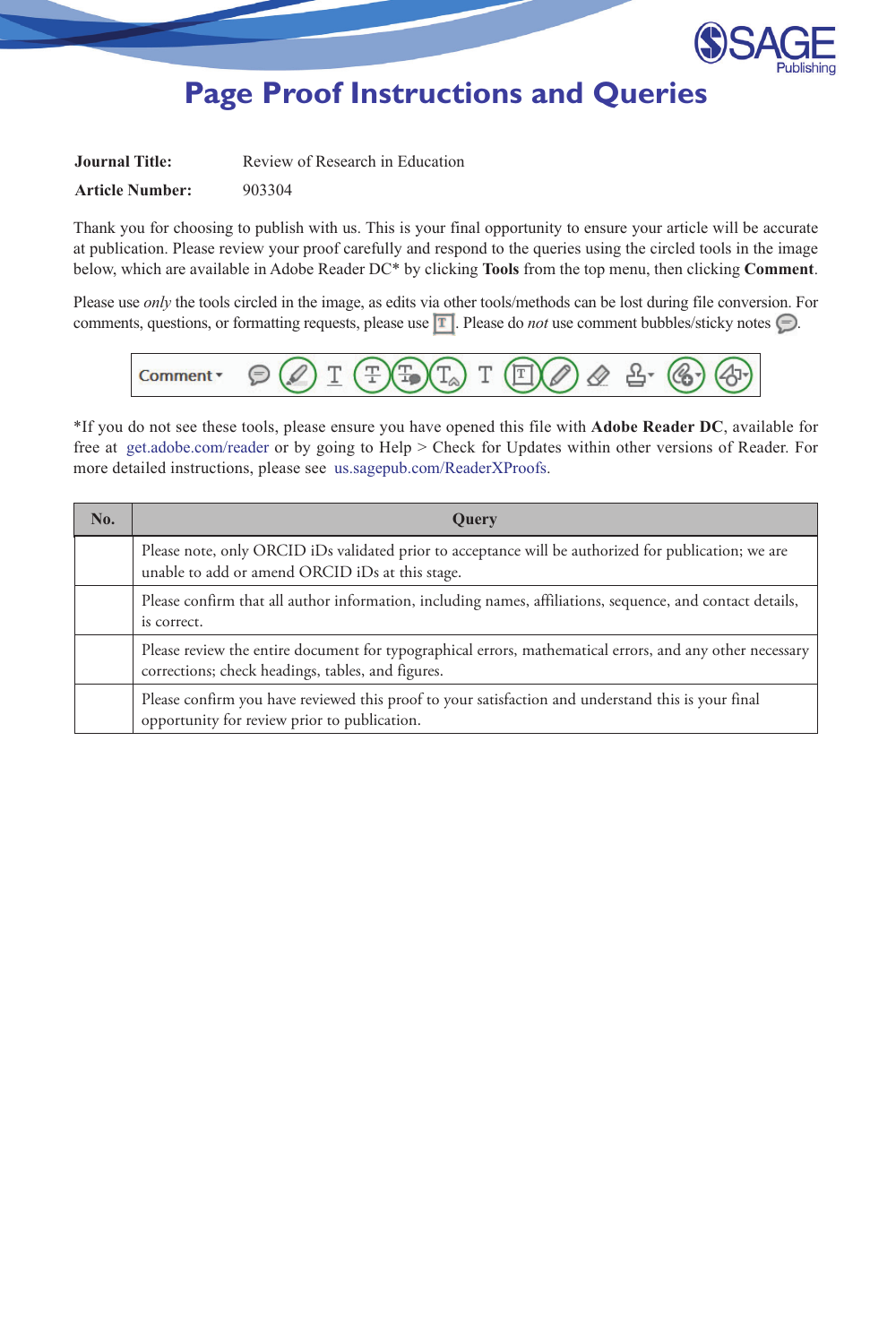## **Chapter XX**

## **Mining Big Data in Education: Affordances and Challenges**

**CHRISTIAN FISCHER<sup>ID</sup>** *University of Tübingen*

**Zachary A. Pardos** *University of California-Berkeley*

**Ryan Shaun Baker** *University of Pennsylvania*

**Joseph Jay Williams** *University of Toronto*

**Padhraic Smyth Renzhe Yu** *University of California-Irvine*

**Stefan Slater** *University of Pennsylvania*

**Rachel Baker Mark Warschauer** *University of California-Irvine*

*The emergence of big data in educational contexts has led to new data-driven approaches to support informed decision making and efforts to improve educational effectiveness. Digital traces of student behavior promise more scalable and finer-grained understanding and support of learning processes, which were previously too costly to obtain with traditional data sources and methodologies. This systematic review describes the affordances and applications of microlevel (e.g., clickstream data), mesolevel (e.g., text data), and macrolevel (e.g., institutional data) big data. For instance, clickstream data are often used to operationalize and understand knowledge, cognitive strategies,* 

https://doi.org/10.3102/0091732X20903304 DOI: 10.3102/0091732X20903304 *Review of Research in Education* Month 201X, Vol. XX, pp. 1–31 Article reuse guidelines: [sagepub.com/journals-permissions](https://us.sagepub.com/en-us/journals-permissions) © 2020 AERA. http://rre.aera.net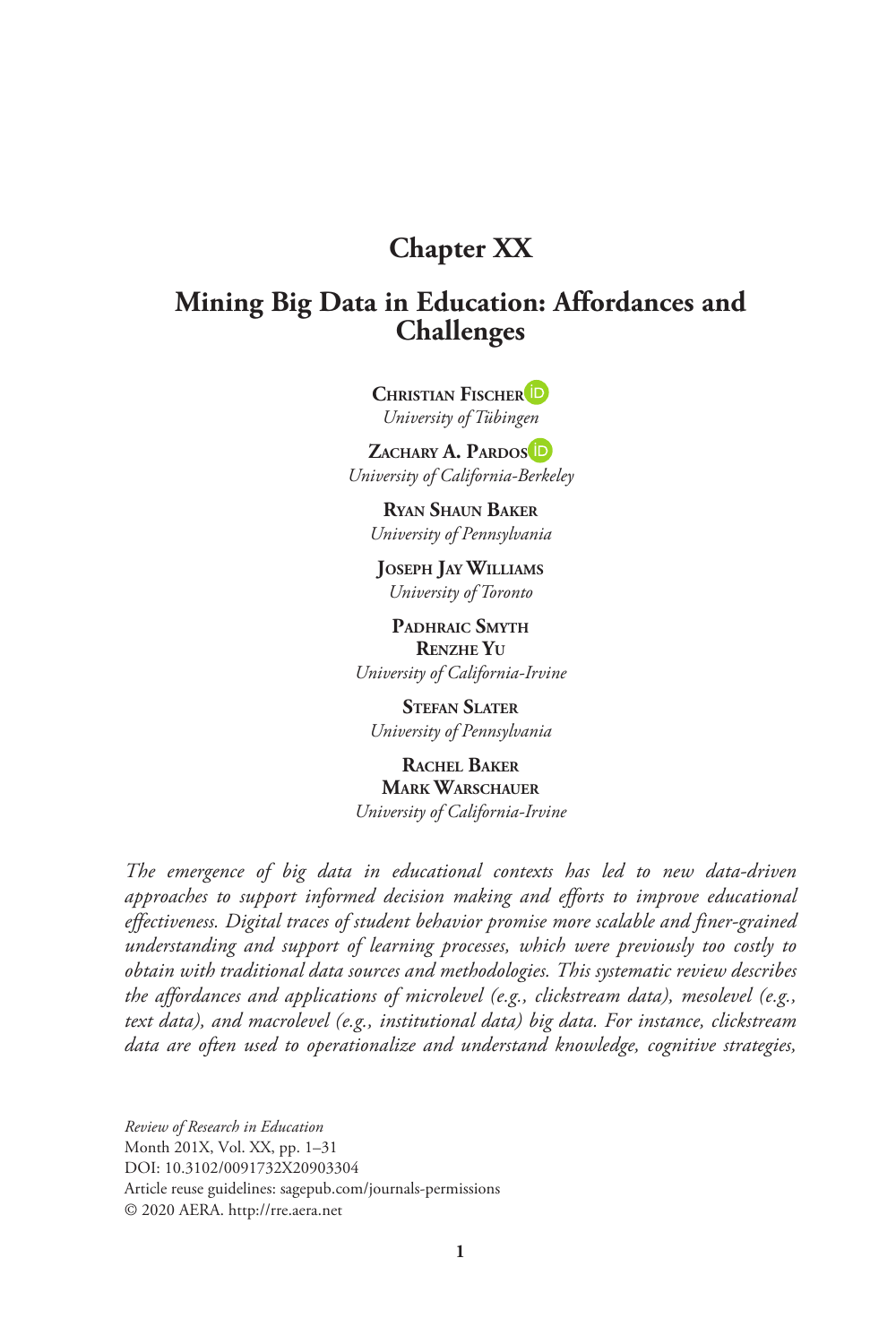#### **2** *Review of Research in Education, XX*

*and behavioral processes in order to personalize and enhance instruction and learning. Corpora of student writing are often analyzed with natural language processing techniques to relate linguistic features to cognitive, social, behavioral, and affective processes. Institutional data are often used to improve student and administrational decision making through course guidance systems and early-warning systems. Furthermore, this chapter outlines current challenges of accessing, analyzing, and using big data. Such challenges include balancing data privacy and protection with data sharing and research, training researchers in educational data science methodologies, and navigating the tensions between explanation and prediction. We argue that addressing these challenges is worthwhile given the potential benefits of mining big data in education.*

In recent decades, the increased availability of big data has led to new frontiers in how we monitor, understand, and evaluate processes in educational contexts, and n recent decades, the increased availability of big data has led to new frontiers in has informed decision making and efforts to improve educational effectiveness. Although no single unified definition exists, big data are generally characterized by high volume, velocity, and variety in the digital era (Laney, 2001; Ward & Barker, 2013). Compared with earlier generations of data collected through considerable human effort, the prevalent use of digital tools in everyday life generates an unprecedented amount of data (volume) at an increasing speed (velocity) and from different modalities and time scales (variety; Laney, 2001; Ward & Barker, 2013). Thus, these data require considerable computing resources and alternative analytical methodologies to process and interpret. The National Academy of Education (2017) states that "in the educational context, big data typically take the form of administrative data and learning process data, with each offering their own promise for educational research" (p. 4).

The emergence of big data in education is attributed to at least two major trends in the digital era. First, the recording and storing of institutional data in traditional settings have become increasingly digitized, resulting in vast amounts of standardized student information. Specifically, student information systems (SIS) have been widely adopted to store and organize student profile information (e.g., demographics, academic background) and academic records (e.g., course enrollment and final grades) in schools. These data traditionally encompass decades of students at an institution, with an institution's SIS making it possible to manage and analyze those data at scale. Second, learning behaviors that were challenging to record in face-to-face classrooms can now be partially captured by learning management systems (LMS). In most cases, LMS are used by instructors to distribute instructional materials, manage student assignments, and communicate with students. From clicks on course modules to revisions of an essay submission, these time-stamped logs easily amount to thousands of data points for an individual student. Beyond SIS and LMS, the variety of innovations in digital learning environments enrich new pedagogical possibilities and, in the meantime, collect students' digital footprints. This diversity leads to heterogeneous and multimodal data in large volumes.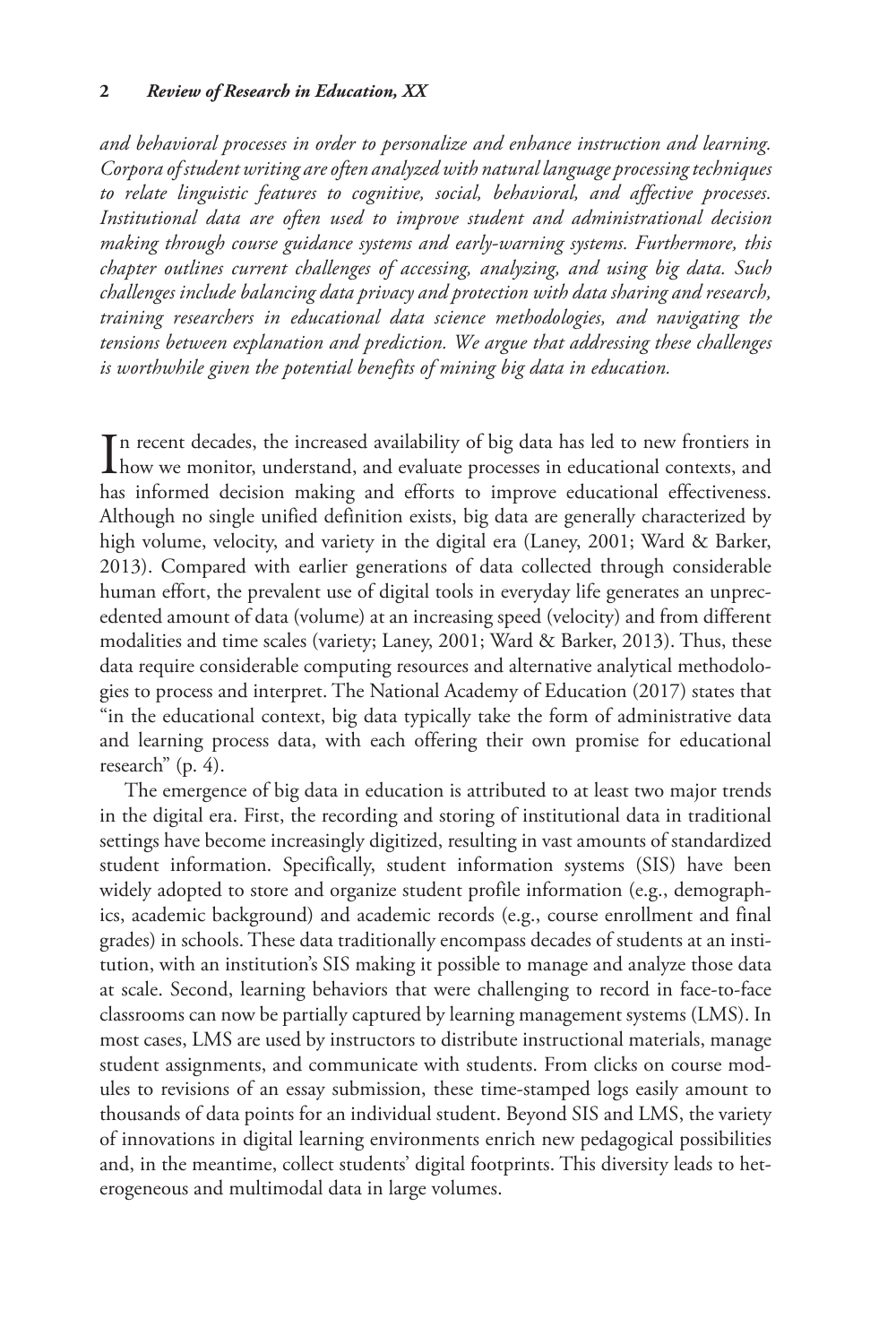A broad range of data mining techniques can be utilized for big data in education, which Baker and Siemens (2014) broadly categorize into prediction methods, including inferential methods that model knowledge as it changes; structure discovery algorithms, with emphasis on discovering the structures of content and skills in an educational domain and the structures of social networks of learners; relationship mining, including sequential pattern mining and correlation mining; visualization; and discovery with models, including using models in subsequent analyses.

With their volume, velocity, and variety, all these "big data" represent a high-value perspective on learner behavior for multiple fields of education research. Questions that were either costly or even impossible to answer before these data sources were available can now be potentially addressed. Digital traces of student actions promise a more scalable and finer-grained understanding of learning processes. By combining behavioral data with surveys or psychological scales, researchers can map action sequences to cognitive traits and test whether observed behavioral traces align with theoretical assumptions and refine theories at a granular level. This rich information has the potential to help understand the mechanisms of specific policy effects and to address policy-relevant issues. For example, connecting administrative and learning process data can unveil nuances about educational inequities and inform actions in faster feedback cycles. The goal of finding effective instructional approaches comparable with one-to-one tutoring has been sought after for decades, and the magnitude of learning process data makes it possible to personalize learning experiences in new ways.

## **Framework for the Review**

This review describes the affordances of big data use in education at three broad levels relevant to educational contexts: the *microlevel* (e.g., clickstream data), *mesolevel* (e.g., text data), and *macrolevel* (e.g., institutional data).

Microlevel big data are fine-grained interaction data with seconds between actions that can capture individual data from potentially millions of learners. Most microlevel data are collected automatically during interactions between learners and their respective learning environments, which include intelligent tutoring systems, massive online open courses (MOOCs), simulations, and games.

Mesolevel big data include computerized student writing artifacts systematically collected during writing activities in a variety of learning environments ranging from course assignments to online discussion forum participation, intelligent tutoring systems, and social media interactions. Notably, mesolevel data affords opportunities to naturally capture raw data on learners' progressions in cognitive and social abilities, as well as affective states.

Macrolevel big data comprise data collected at the institutional level. Examples of macrolevel data include student demographic and admission data, campus services data, schedules of classes and course enrollment data, and college major requirement and degree completion data. While macrolevel data are generally collected over multiyear time spans, they are infrequently updated, often only once or twice per term (e.g., course schedule information, grade records).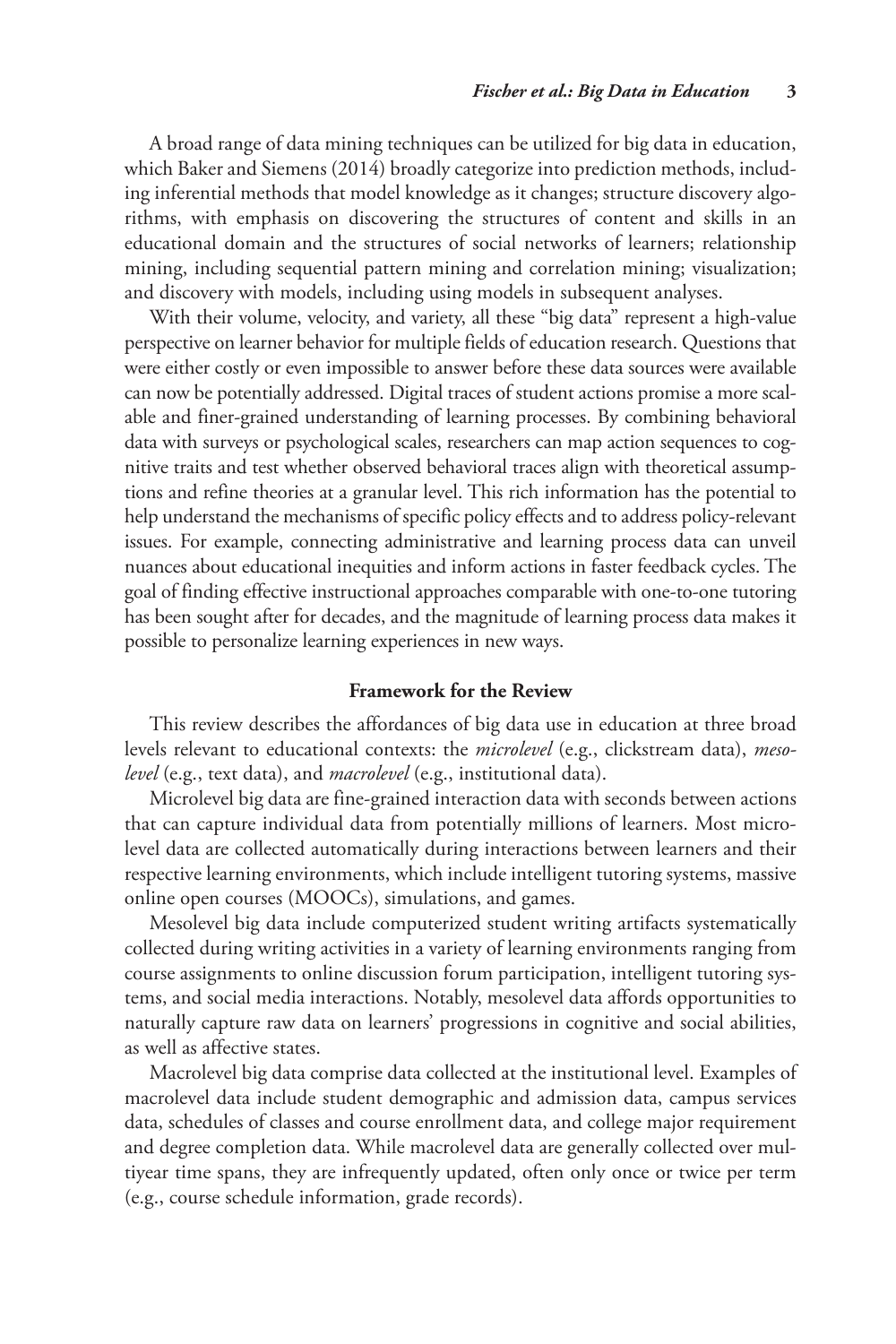#### **4** *Review of Research in Education, XX*

Notably, these micro-/meso-/macrolevel categorizations should not be viewed as strictly distinct levels as there can be considerable overlap within each data source. For example, keystroke logs in intelligent tutoring systems represent microlevel data that could provide insights on writing behavior (e.g., burst writing, editing processes). In turn, the content and linguistic features of written texts represent mesolevel data that could be analyzed with natural language processing (NLP) approaches. Similarly, social media interactions often entail microlevel time stamps (and sometimes location information), in addition to the mesolevel contents of each posting. Also, social media data frequently allow researchers to analyze the mesolevel relational positioning between users. Another example is college application materials. Essays are frequently a standard component of university application processes, which provide both mesolevel text data and macrolevel institutional data.

#### **Literature Search**

Given the fast-growing nature of relevant research, our synthetic review is primarily based on the literature of the past 5 years (2014–2018), while building on several review and synthesis papers (e.g., Baker & Yacef, 2009; Baker & Siemens, 2014; Pardos, 2017). More specifically, the research communities that examine big data in education increasingly focus on providing policy-relevant insights into education and learning in a variety of learning contexts. Thus, we mostly draw on refereed conference proceedings and peer-reviewed journals from these communities, including the International Conference on Learning Analytics and Knowledge, the International Conference on Educational Data Mining, the International Conference on Artificial Intelligence in Education, the ACM (Association for Computing Machinery) Conference on Learning at Scale, the *International Journal of Artificial Intelligence in Education*, the *Journal of Educational Data Mining, IEEE Transactions on Learning Technologies*, and the *Journal of Learning Analytics*. However, seminal papers from other outlets that are not primarily outlets for big data research (and thus not part of the above list) were also considered based on the authors' expertise in their respective areas.

Papers included for consideration had to be original empirical studies that analyzed real-world data. Thus, papers that described simulation studies, replication studies, and meta-analytic studies were not included in this synthetic review. We did not consider papers that solely report on methodological improvements or conceptual papers. Also, the research needed to be situated in a formal or informal educational context. For instance, research studies that focused on students, teachers, classrooms, learning platforms, schools, or universities were eligible for inclusion in this synthetic review. Regarding analytical strategies, studies that were included needed to have used data mining techniques, rather than just qualitative methods or descriptive statistical analyses. Data needed to be digitally recorded and/or archived at scale. In most cases, this excluded traditionally summative educational data (e.g., surveys, test performance) and new digitized data that were currently less feasible to collect at scale (e.g., data from audio, visual, physiological, and neural sensors).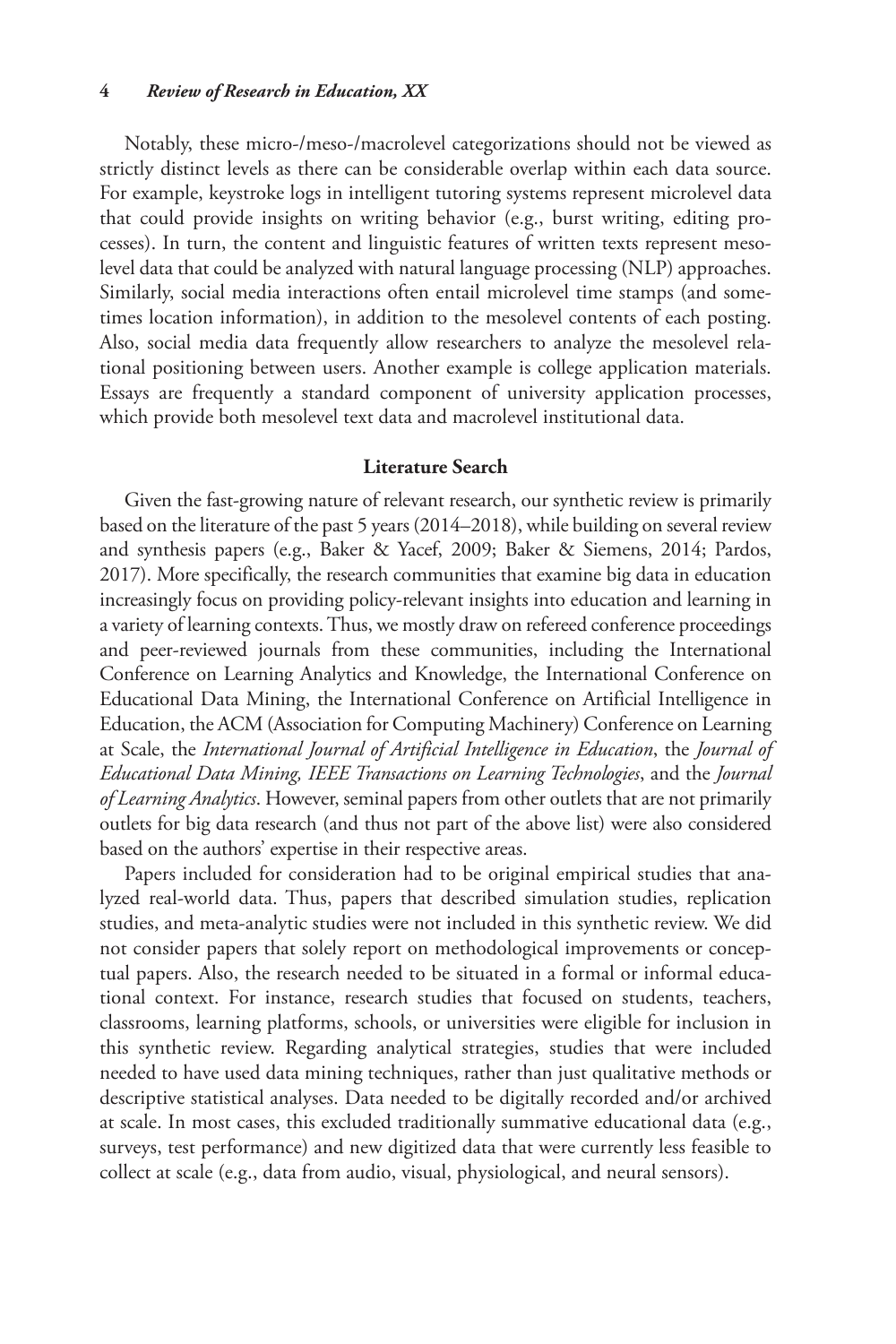For each paper, we read the abstract and data set description (if provided) to decide whether they fit the inclusion criteria of this review. Then, the studies were examined to verify that they did not meet the exclusion criteria. The remaining studies were categorized as micro-, meso-, and macrolevel studies. Notably, a study could be assigned more than one category. In total, we identified 370 papers eligible for the section on microlevel big data, 175 for mesolevel big data, and 57 for macrolevel big data, as well as about 200 short papers. Papers included in the list of potentially eligible studies were carefully reviewed by experts on the author team in their respective area of expertise to identify and synthesize larger conceptual themes.

## **Microlevel Big Data**

Microlevel big data in education consist of data that can occur at the granularity of seconds between actions. Although multimodal data are increasingly commonly used in learning analytics (Ochoa & Worsley, 2016), the majority of microlevel data used in education consist of data produced by exchanges between learners and data collection platforms in MOOCs, intelligent tutoring systems, simulations, and serious games. This type of data includes information about both the learner's actions and the context in which those actions occur. Often, this type of data is not large in terms of numbers of students—in many cases only hundreds of students are considered—but the volume of data they produce is often quite large, ranging from tens of thousands to millions of data points. In some cases, models are developed for and applied to hundreds of thousands of students, bringing the total data size to billions of data points.

The nature and grain size of microlevel clickstream data make such data well suited to situations where direct intervention might be useful, such as providing students with scaffolding or feedback based on their cognitive or affective states or moving students to a new topic on a knowledge component when they are ready. The scale of clickstream data also facilitates their use across large numbers of contexts and situations, such as studying the development of student learning and engagement over the scale of months or differentiating between student groups who are too rare to show up in small samples.

Microlevel data are often used to detect cognitive strategies, affective states, or self-regulated learning (SRL) behaviors, and they are sometimes validated based on real-time observations of student actions (Botelho et al., 2017; DeFalco et al., 2018; Pardos et al., 2014) or retrospective hand coding of data subsets (Gobert et al., 2012). Then, these detectors are used to study the construct of interest (Pardos et al., 2014; Sao Pedro et al., 2014; Tóth et al., 2014) and drive automated intervention (Aleven et al., 2016; DeFalco et al., 2018; Moussavi et al., 2016). This two-step process necessitates the identification of constructs of interest, either through quantitative coding or by obtaining labels in another fashion (e.g., self-report), and the construction of a machine-learned model that can accurately identify the presence or absence of the construct.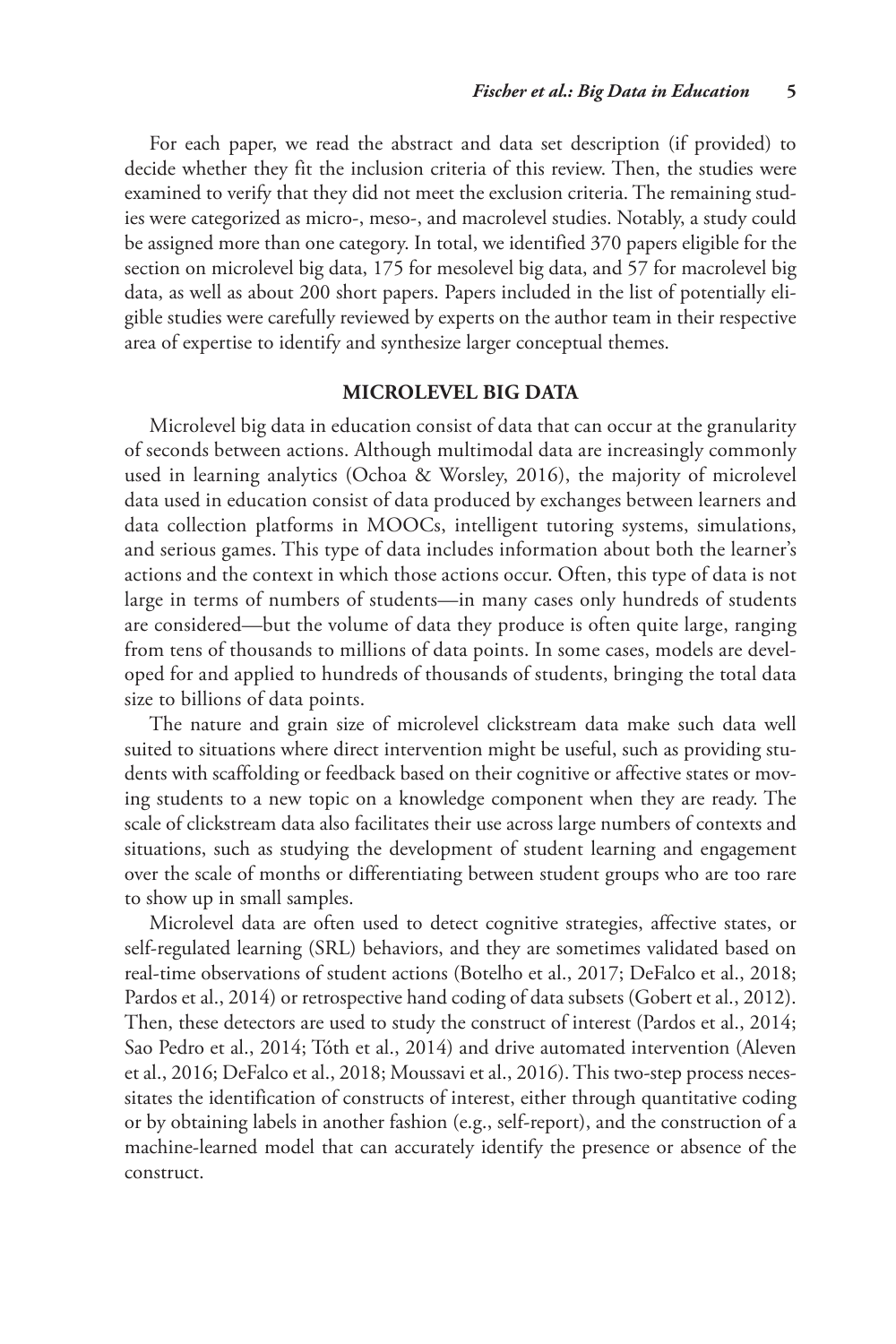#### **6** *Review of Research in Education, XX*

In this section, we review research that used microlevel data to operationalize and understand (a) knowledge components, (b) metacognition and self-regulation, and (c) affective states, as well as to evaluate (d) student knowledge. We also consider how microlevel data mining can identify (e) actionable knowledge to enhance instruction and learning and (f) how to personalize digital educational resources.

## **Identifying Knowledge Components**

There has been considerable prior work on using microlevel data to make inferences about how student performance relates to complex cognitive skills within learning activities. Complex cognition has historically been difficult to infer at scale, but new data mining methods made it possible to model and track it over time. Hundreds of students typically generate vast numbers of interactions, ranging from magnitudes of ten thousand to millions of interactions. Automated detectors that identify students' behavioral patterns have been developed and applied to data sets to identify the degree to which students transferred their knowledge of scientific inquiry between domains and to improve outcomes, driving automated scaffolding aimed at improving students' ability with these skills (Moussavi et al., 2016; Sao Pedro et al., 2014). This work was followed by considerable interest in studying problem-solving strategies. For instance, Tóth et al. (2014) studied problem solving within the MicroDYN learning environment and clustered how student strategies developed and shifted over time. Similarly, Bauer et al. (2017) examined problem-solving approaches in the scientific discovery game *Foldit*, which tasks users with identifying protein structures, a biology research task that is difficult to do in a fully automated fashion. By using visualization to understand the clickstream data produced within the game, the authors identified several common problem-solving strategies and associated these strategies with players' performances. Bauer and colleagues noted that understanding these approaches could be used to provide scaffolding that could improve the quality of players' solutions.

### **Identifying Metacognitive and SRL Skills**

Within the educational data mining community, many researchers have also studied metacognition and SRL. These constructs often examine the learner's ability to self-regulate learning processes (Roll & Winne, 2015), behaviors that are especially relevant in less structured systems such as LMS and MOOCs. Samples ranged from ten to tens of thousands of students and included up to 100 million interactions. Educational data mining approaches to examining SRL often involve modeling the processes and actions that students undertake within learning environments to identify possible scaffolds to encourage learning, which system developers and designers may use to improve user interfaces and experiences (Aleven et al., 2016; Roll & Winne, 2015).

Microlevel clickstream data are uniquely positioned to provide detailed information on students' temporal and sequential patterns of behaviors based on specific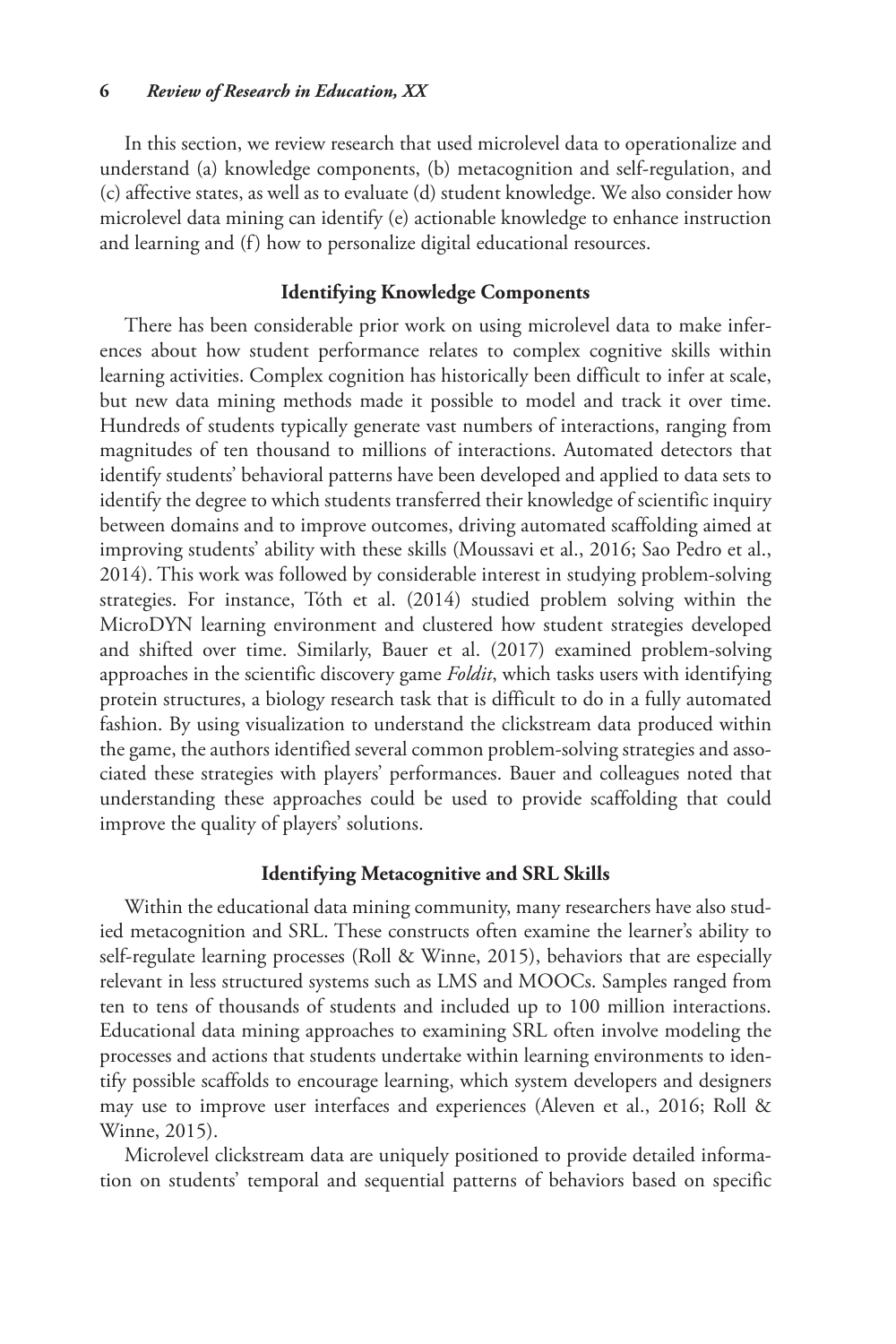actions students undertake and the system design components students utilize. For instance, Park et al. (2017) explored the development and validation of an effort regulation measure using clickstream data on students' previewing and reviewing of course materials. Students who increased their efforts to review course materials were more likely to pass the course, whereas students who decreased their efforts were less likely to pass the course. Similarly, Park et al. (2018) developed and validated a time management measure that identifies student procrastination and regularity of procrastination based on student clickstream data in online courses with periodic deadlines. Students who received As had significantly higher time management skills (i.e., regular nonprocrastinators) than B grade students (i.e., irregular procrastinators/ irregular nonprocrastinators), who had significantly higher time management skills than C/D/F grade students (i.e., regular procrastinators).

There has also been considerable research into SRL within the Betty's Brain teachable agent and learning management platform for middle school science (Biswas et al., 2016; Segedy et al., 2015). In Betty's Brain, students are tasked with teaching a computer agent (Betty) by producing causal maps and models describing science phenomena. Students' ability to teach Betty is evaluated by a second computer agent, Mr. Davis, who gives Betty quizzes and grades her performance based on how well the student instructed Betty. The Betty's Brain platform provides SRL support to students through both computer agents. For instance, Segedy et al. (2015) clustered SRL behaviors and investigated their associations with student learning in key domain-specific concepts.

Many studies investigated metacognitive and SRL skills in Cognitive Tutors, an intelligent tutoring system for mathematics. A prominent line of SRL research targets help-seeking skills (Aleven et al., 2016). Researchers used microlevel data to develop models of instructional hand-offs (Fancsali et al., 2018), which use student helpseeking behavior and SRL practices to understand how students transition between using different learning resources. For example, Ogan et al. (2015) investigated how help-seeking strategies correlate with learning, using the same learning system and content in different translations. Lu and Hsiao (2016) studied how student behavior during programming correlates to their help seeking within discussion forums and determined that more successful learners read posts in a deeper fashion than less successful learners.

## **Identifying Affective States**

Microlevel data allow us to make inferences about "noncognitive" constructs surrounding engagement, motivation, and affect. The most thoroughly studied constructs are *academic emotions*, also referred to as affective states: frustration, confusion, boredom, and engaged concentration (sometimes called *flow*). Affective states inspired work on developing affect detectors for various learning environments, including intelligent tutoring systems, puzzle games, and first-person simulations (Botelho et al., 2017; DeFalco et al., 2018; Hutt et al., 2019; Pardos et al., 2014;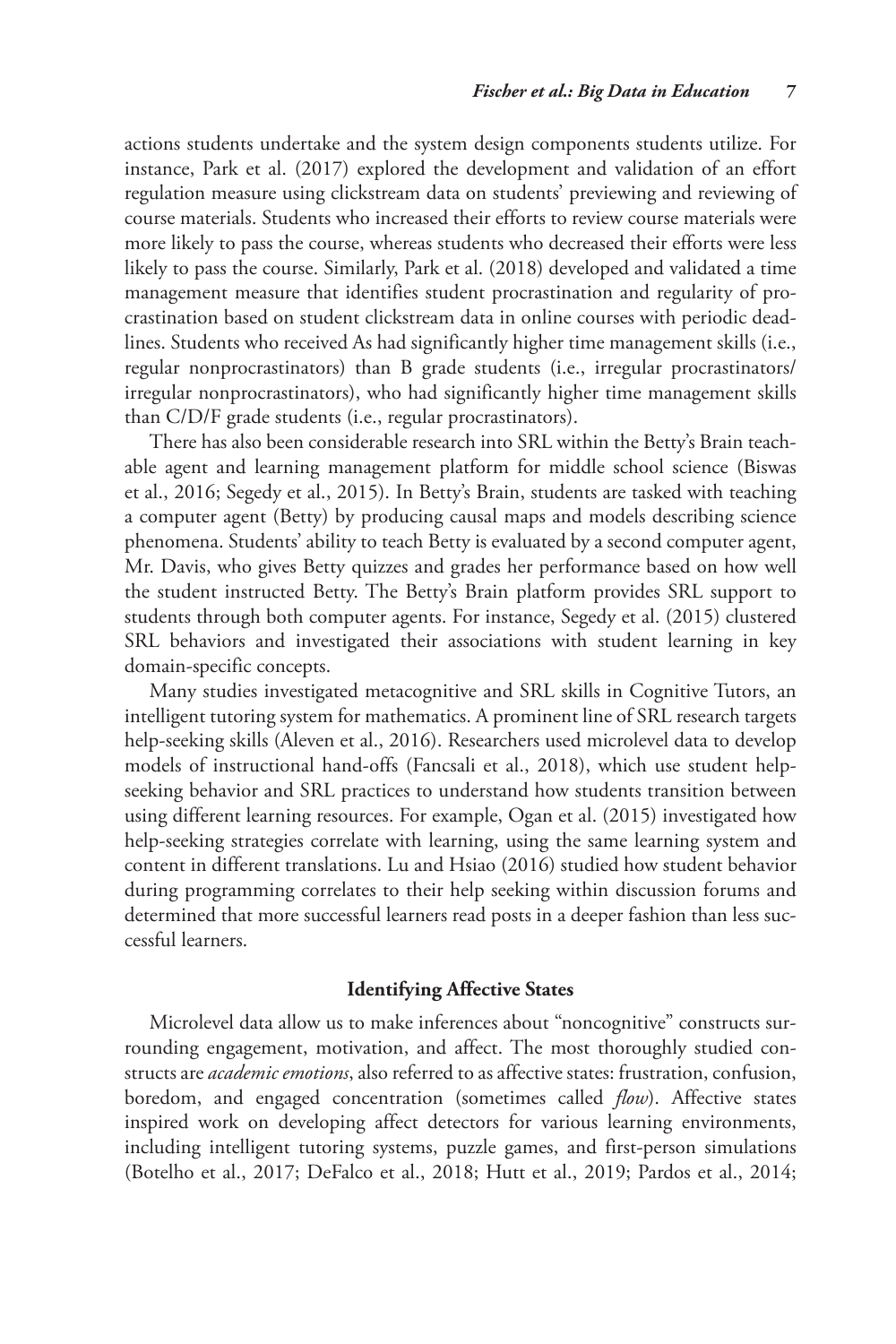Sabourin et al., 2011). Detectors are frequently trained on data from hundreds of students with tens of thousands of actions prior to their deployment. Increasingly, this work uses multiple data sources combining quantitative field observations (trained coders observing student behavior during learning and taking systematic notes) and microlevel log data in the development and validation of detectors.

The capacity of educational data mining techniques to identify affective states affords utilization of affective detectors to provide real-time feedback, scaffolding, and interventions to learners. For example, DeFalco et al. (2018) used affective detectors in a military training game to address student frustration as students worked through a combat casualty care skill simulation, TC3Sim, for the U.S. Army. By integrating affective detectors into the game itself, TC3Sim was able to provide feedback messages to students when frustration was identified, leading to improved student learning from pretest to posttest.

### **Evaluating Student Knowledge**

An early application of microlevel clickstream data is the evaluation of student knowledge based on sets of correct and incorrect responses to problems, known as knowledge inference or latent knowledge estimation. Three popular methods are Bayesian knowledge tracing (BKT; Corbett & Anderson, 1995), performance factors analysis (PFA; Pavlik et al., 2009), and deep knowledge tracing (DKT; Khajah et al., 2016). These methodologies use distinct frameworks to infer the degree to which students master given skills. The increasing availability of public data sets such as the Cognitive Tutor and ASSISTments platforms, with data sets often as large as thousands or tens of thousands of students and millions of interactions, has helped this work move forward.

BKT, the oldest of these three approaches, estimates student mastery using a Hidden Markov Model to estimate four parameters for each unique skill contained within the data: the probability that a given student mastered a given skill before the first opportunity to practice that skill; the probability that a student reaches mastery of a skill after the last opportunity to practice but before the next one; the probability that a student who has not mastered a skill will guess on a given opportunity to practice; and the probability that a student who has mastered a skill will answer a given opportunity to practice with an incorrect answer. The parameters of BKT describe qualities of the skill being learned, such as how likely students are to guess at this skill or student prior knowledge. Over the past five years, this framework was expanded to include item difficulty estimates (González-Brenes et al., 2014), answers with partial correctness (Ostrow et al., 2015), and a wider number of possible states for specific knowledge components (Falakmasir et al., 2015). BKT studies support basic research, including on affect detectors, and underpin adaptivity through several learning platforms, such as the Cognitive Tutor (e.g., Liu & Koedinger, 2017).

While BKT uses a Hidden Markov Model to infer student knowledge, PFA (Pavlik et al., 2009) uses logistic regression to estimate three parameters for each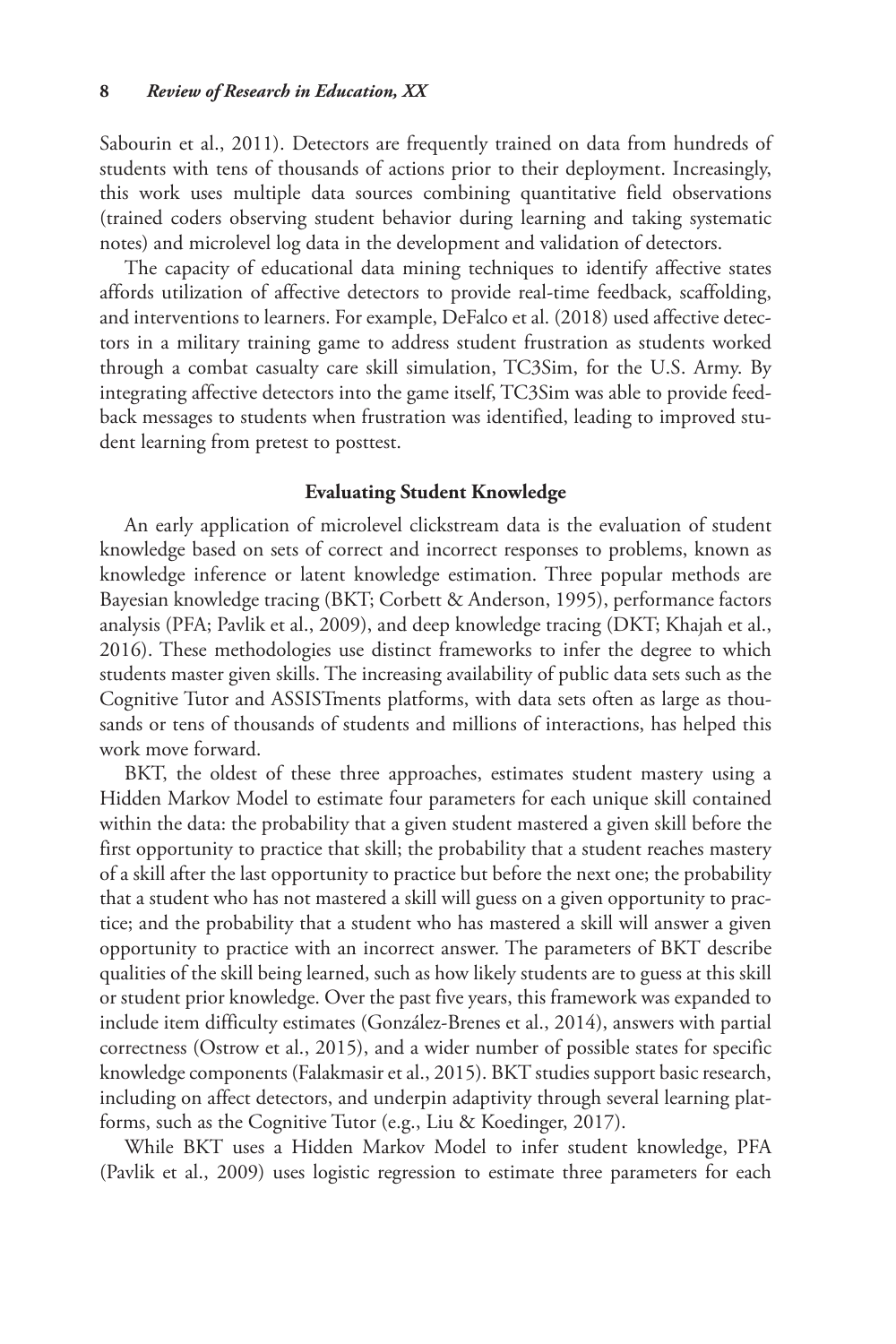unique skill within the data: the degree to which correct answers are associated with better future performance; the degree to which incorrect answers are associated with better future performance; and the overall ease or difficulty of the skill being estimated. These parameters produce an outcome logit, the probability that a student has mastered a given skill, given the responses up to that point. Compared with BKT, PFA parameters provide less information on the initial knowledge state of learners on a given skill and the predisposition of learners to guess or make careless errors. However, PFA parameters provide insight on the relative difficulty of skills and the relative learning associated with correct and incorrect answers. Extensions of PFA are an active area of research—for instance, to investigate the relative predictive value of recent performance versus older performance (Galyardt & Goldin, 2015), to investigate individual differences in learning rate (Liu & Koedinger, 2015), and to better understand mastery criteria (Käser et al., 2016).

In the past 5 years, DKT has emerged as a popular alternative to BKT and PFA. DKT uses recurrent neural networks to model skill knowledge and mastery, producing a vector of the probability of mastery associated with each opportunity to practice a skill. Compared with the other approaches, DKT is generally more effective at predicting student correctness during learning (Khajah et al., 2016; Yeung & Yeung, 2018), but it has not been used extensively in the real world due to limitations around interpretability and stability of estimates (Yeung & Yeung, 2018).

## **Using Data for Actionable Knowledge**

Big data are also used to understand the effectiveness of administrative decisions and educational interventions. Big data models can predict *when* actions need to be taken for students, such as identifying when students are disengaging from online courses (Le et al., 2018). For instance, Whitehill et al. (2015), analyzed more than 2 million data points generated by more than 200,000 students taking 10 MOOC courses from HarvardX to develop detectors of whether a student would stop course work. These detectors were then used as the basis of interventions that improved student engagement.

In other circumstances, big data have been utilized to discover *what* actions are effective, such as analyzing the larger-scale randomized experiments or randomized controlled trials (Liu et al., 2014; Liu & Koedinger, 2017). Approaches such as reinforcement learning (a subfield of machine learning and artificial intelligence) can create a new paradigm for educational experimentation that attempts to determine which interventions or conditions are effective, and for which students, and to scale those interventions to future students (Liu et al., 2014; Shen & Chi, 2016). Such dynamic experiments estimate the probability that certain conditions are effective, dynamically reweighting randomization so as to present more effective conditions to future students, converging over time to a better instructional policy for each student (Rafferty et al., 2018).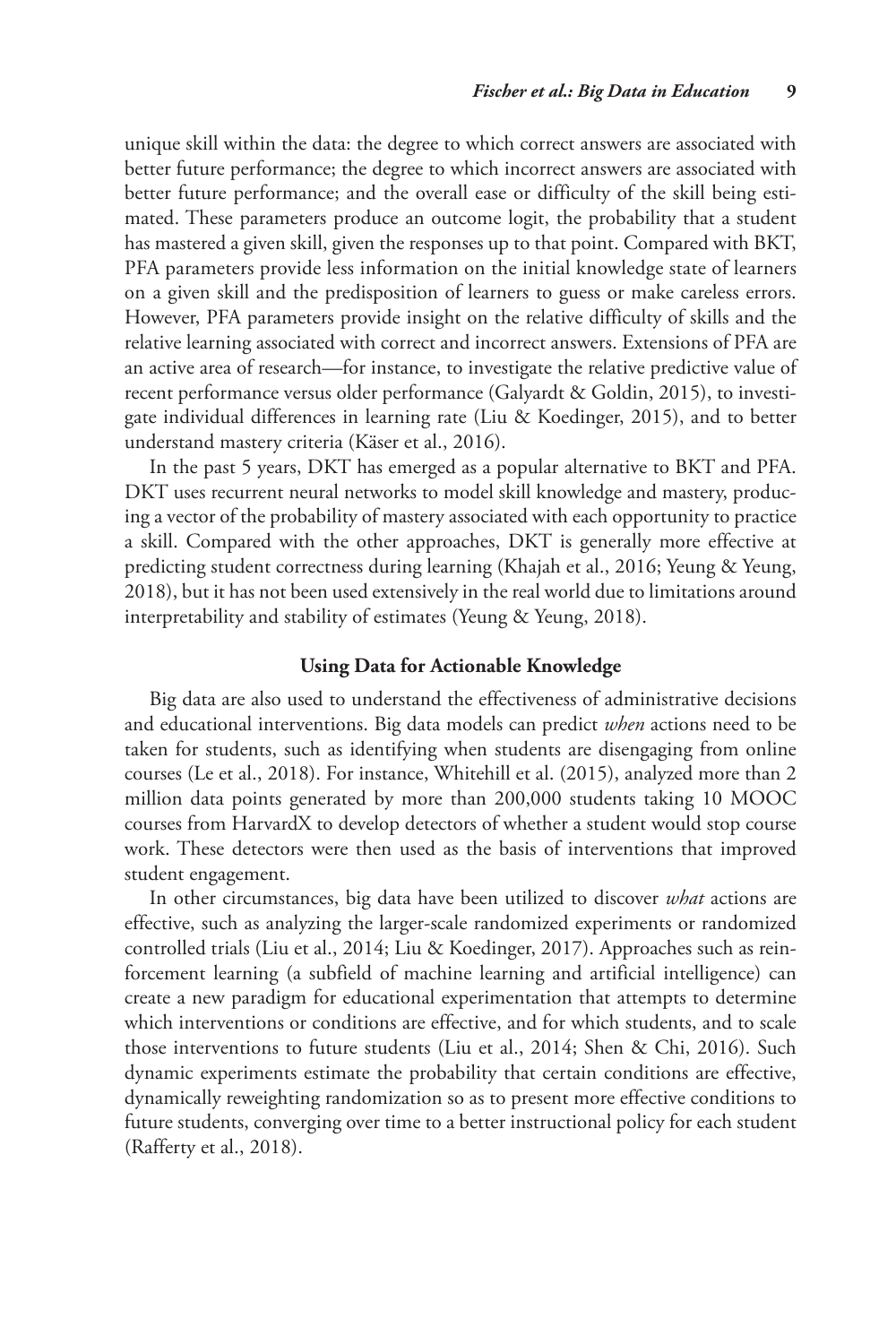#### **Clustering Student Profiles and Discovering How to Personalize**

Actionable knowledge can be gained from assessing which actions are appropriate for different subgroups or profiles of students. Prior research examined hundreds of students in school settings, as well as tens of thousands of students in MOOCs. Examples include identifying how different student groups work through a learning simulation as part of an experimental standardized test (Bergner et al., 2014), modeling how different student groups have different strategies emerge over time in their use of online course resources (Gasevic et al., 2017), and identifying distinct patterns of engagement in MOOCs (Guo & Reinecke, 2014; Kizilcec et al., 2013).

Knowledge of subgroups can inform interventions tailored to different student groups. For instance, recurrent neural networks approaches are used to recommend a timely course page predicted to be relevant to learners given their pattern of engagement (Pardos et al., 2017). Similarly, reinforcement learning can be used to design effective strategies (e.g., problem solving, worked examples) for low- versus highknowledge learners (Shen & Chi, 2016). These methods have been used to discover how best to sequence practice problems by testing out many different sequences with large numbers of observations from each student (Clement et al., 2015).

## **Affordances and Challenges of Microlevel Big Data**

As this section shows, there are many ways in which microlevel big data have been used in education. Microlevel data are often voluminous, a single student may produce thousands or tens of thousands of data points. It thus becomes possible to analyze phenomena that may take place over a matter of seconds. Affect, for instance, is often detected at a 20-second grain size (Botelho et al., 2017; DeFalco et al., 2018; Pardos et al., 2014), but the resultant detectors can then be used to analyze behavior over the course of an entire year (Pardos et al., 2014; Slater et al., 2016). Analyses at the microlevel lend themselves to models that are relatively easy to apply in interventions. Microlevel big data are, however, not without limitations. Since microlevel big data are easy to collect, many research projects focus solely on them, potentially neglecting important related phenomena that are more coarse-grained. For example, the student knowledge modeling work has focused almost entirely on optimizing immediate prediction, raising possible concerns that these models may be less effective at inferring robust learning that will persist over time (Corbett & Anderson, 1995; Pardos et al., 2014, are notable exceptions). Thus, the ease of collecting microlevel big data does not remove the importance of connecting brief phenomena with longer trends in a learner's development.

## **Mesolevel Big Data**

Mesolevel big data primarily relate to corpora of writing. The availability of systematically collected computerized student writing artifacts at scale is growing as academic writing moves from paper to digital texts. Whereas one-time national assessments like the ACT/SAT examinations previously constituted a rare opportunity to gather large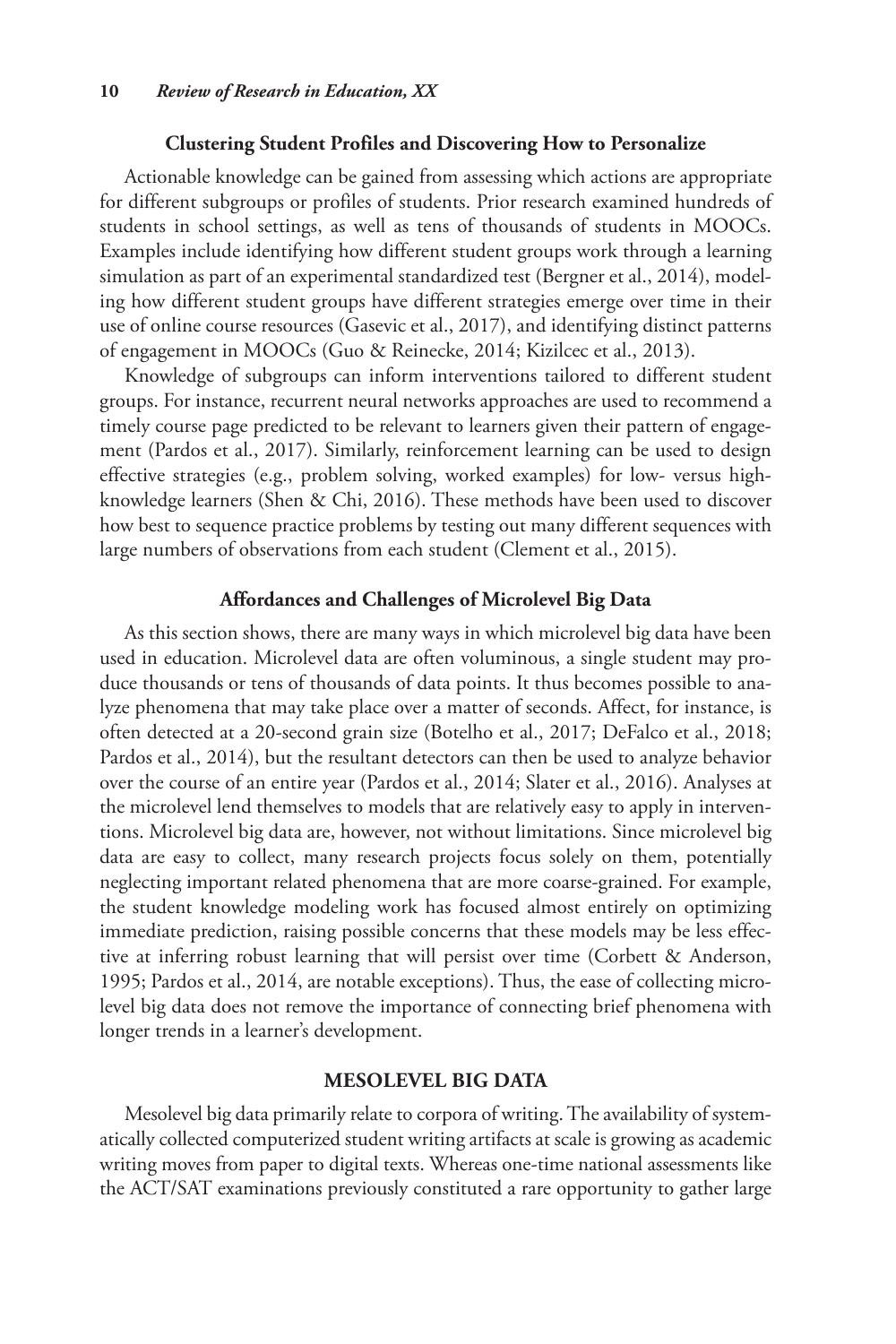writing corpora, submissions of student assignments to LMS made large corpora of writing accessible.

Besides course assignments, textual data can originate from online discussion forums, intelligent tutoring systems, website databases, programming code, and many other sources. Each mesolevel data point is usually collected in time periods that range from minutes to hours. However, an individual may engage in writing activities with varying frequency and regularity. For instance, a student may submit writing assignments every week to LMS over a term to complete a class but may engage in social media interactions with varying intensity over the course of multiple years in the course of a degree program.

Prominent approaches to analyzing text data at scale use NLP tools to automate analytical processes. Linguistic tools can indicate the clusters of lexical, syntactic, or morphological features in student writing; the patterns of collaborative writing in cloud-based corpora; or the quality of student writing normed on corpora of essays previously scored by human graders. For instance, Coh-Metrix (McNamara & Graesser, 2012) reports on linguistics primarily related to text difficulty by measuring components aligned to discourse comprehension including narrativity, syntactic simplicity, word concreteness, referential cohesion, and deep cohesion. Similarly, the Linguistic Inquiry and Word Count tool (Pennebaker et al., 2015) measures psychological constructs including confidence, leadership, authenticity, and emotional tone. Other approaches include social network analysis to generate inferences about relational positionings, and grouping approaches such as *k*-means clustering.

In this section, we review research studies that use mesolevel data to provide insights into (a) cognitive processes (e.g., cognitive functioning, knowledge, and skills), (b) social processes (e.g., discourse and collaboration structures), (c) behavioral processes (e.g., learner engagement and disengagement), and (d) affective processes (e.g., sentiment, motivation).

## **Supporting and Evaluating Cognitive Functioning**

Studies related to cognitive processes have focused on supporting and evaluating learners' cognitive functioning, knowledge, and skills, as well as providing instructors with support (e.g., automated student feedback, automated assignment grading). In recent years, the ability to automate evaluations of student learning expanded from multichoice formats to student writing samples. These studies typically utilize writing samples of hundreds or thousands of students as well as reading comprehension data sets with hundreds of thousands of interactions. Numerous studies demonstrate that evaluation of student writing can be automated to substantially reduce human effort in grading essays in a range of subjects (e.g., Allen et al., 2018; Allen & McNamara, 2015; Head et al., 2017; Lan et al., 2015). For instance, Lan et al. (2015) examined how to automatically grade open-response questions in mathematics. In this work, mathematical solutions for four open-response problems were converted into numerical features, which were then clustered into incorrect, partially correct, and correct solutions. Based on instructor grade assignments for each cluster, the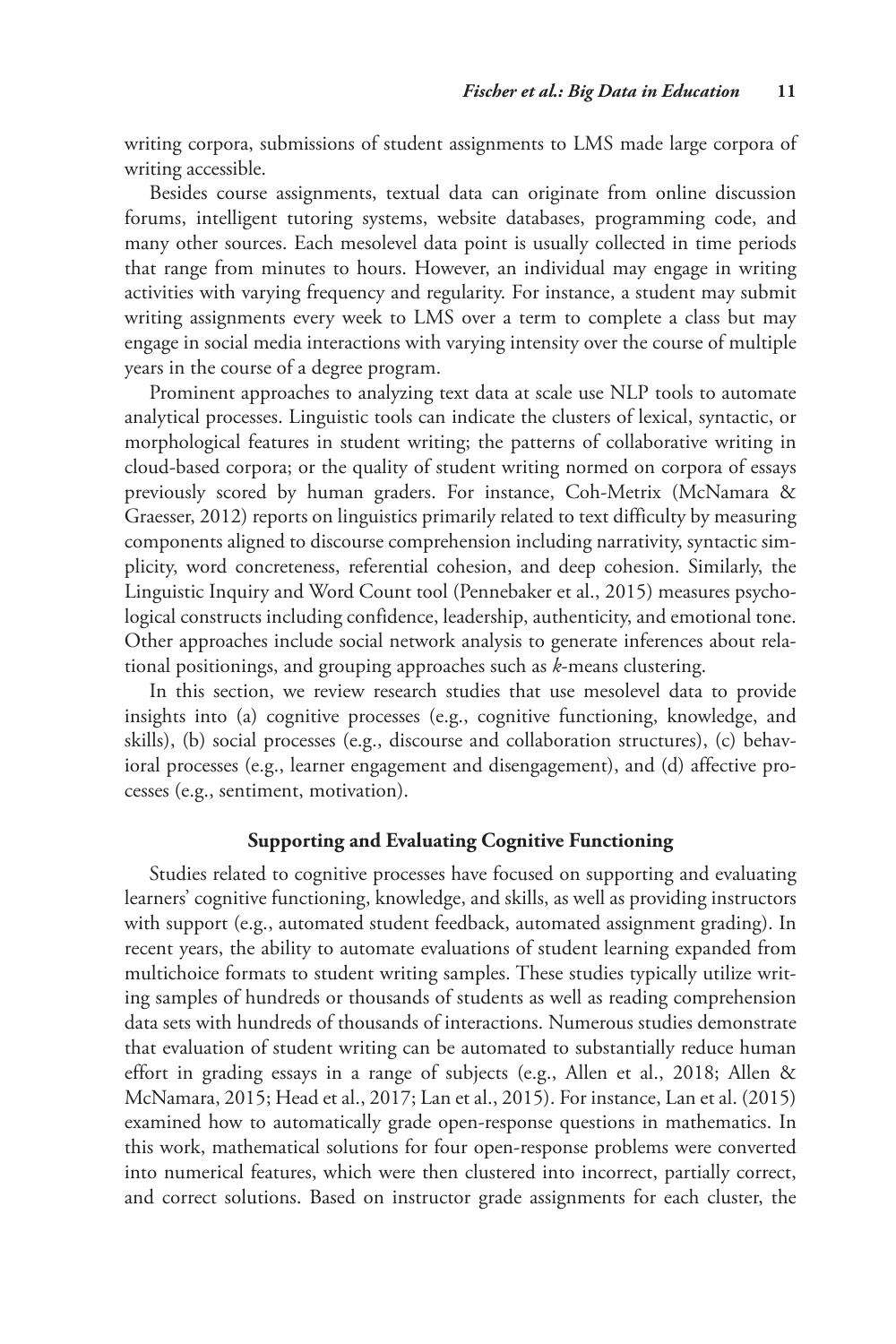student solutions were then automatically graded. Studies found students' overall linguistic abilities to be associated with student performance in mathematics and other disciplines (e.g., Crossley et al., 2018; Wang, Yang, et al., 2015). For instance, Crossley et al. (2018) examined the associations between students' mathematical selfconcept, interest in mathematics, written interactions with the learning platform, and performance indicators in a blended-learning mathematics program. In particular, Crossley and colleagues found that NLP-derived features were associated with students' mathematical identity (self-concept, interest, value) and mathematics ability. These findings encourage the design of early-warning systems that flag students who are at greater risk of underperforming to instructors. In large lecture courses, these systems may be able to help instructors better identify students who need additional support.

In addition to evaluations of student work, researchers have developed support systems that automate feedback to learners and provided hints to support learning in a variety of domains. For instance, Price et al. (2016) developed a Contextual Tree Decomposition algorithm to provide students working on programming assignments in an intelligent tutoring system with hints on their next steps. These automatically generated hints effectively guide students toward correct solutions of the programming tasks.

Oher research examined how to support instructors with developing assessments by automating the process to evaluate and generate questions. For instance, Wang et al. (2018) used recurrent neural networks models to automatically generate openresponse questions from textbooks based on the Stanford Question Answering Dataset. Similarly, Harrak et al. (2018) used clustering approaches on medical school lecture questions to provide instructors with suggestions for in-class feedback.

## **Supporting and Examining Social Processes**

Recent studies analyzed dialogue, discussions, and collaboration patterns from online discussion forums, intelligent tutoring systems, and video transcripts to examine social processes. These studies may use thousands of students with up to a few million interactions. For instance, Hecking et al. (2016) examined MOOC discussion forum data and found that social and semantic structures influenced interaction patterns and community formation processes. Similarly, Gelman et al. (2016) analyzed user interactions on Scratch, an informal learning environment for block-based programming language. Much like in physical spaces, interest-driven subcommunities emerged over time. Besides fully online learning environments, blended-learning formats also provide opportunities for students to engage in collaborative learning. For example, Scheihing et al. (2018) studied a microblogging platform to identify differences in student interaction patterns. In classroom settings, transcript data from video recordings can be used to automate classifications of classroom discourse structures. For instance, Cook et al. (2018) examined classroom recording transcripts, utilizing speech recognition and NLP to detect a characteristic of effective teaching,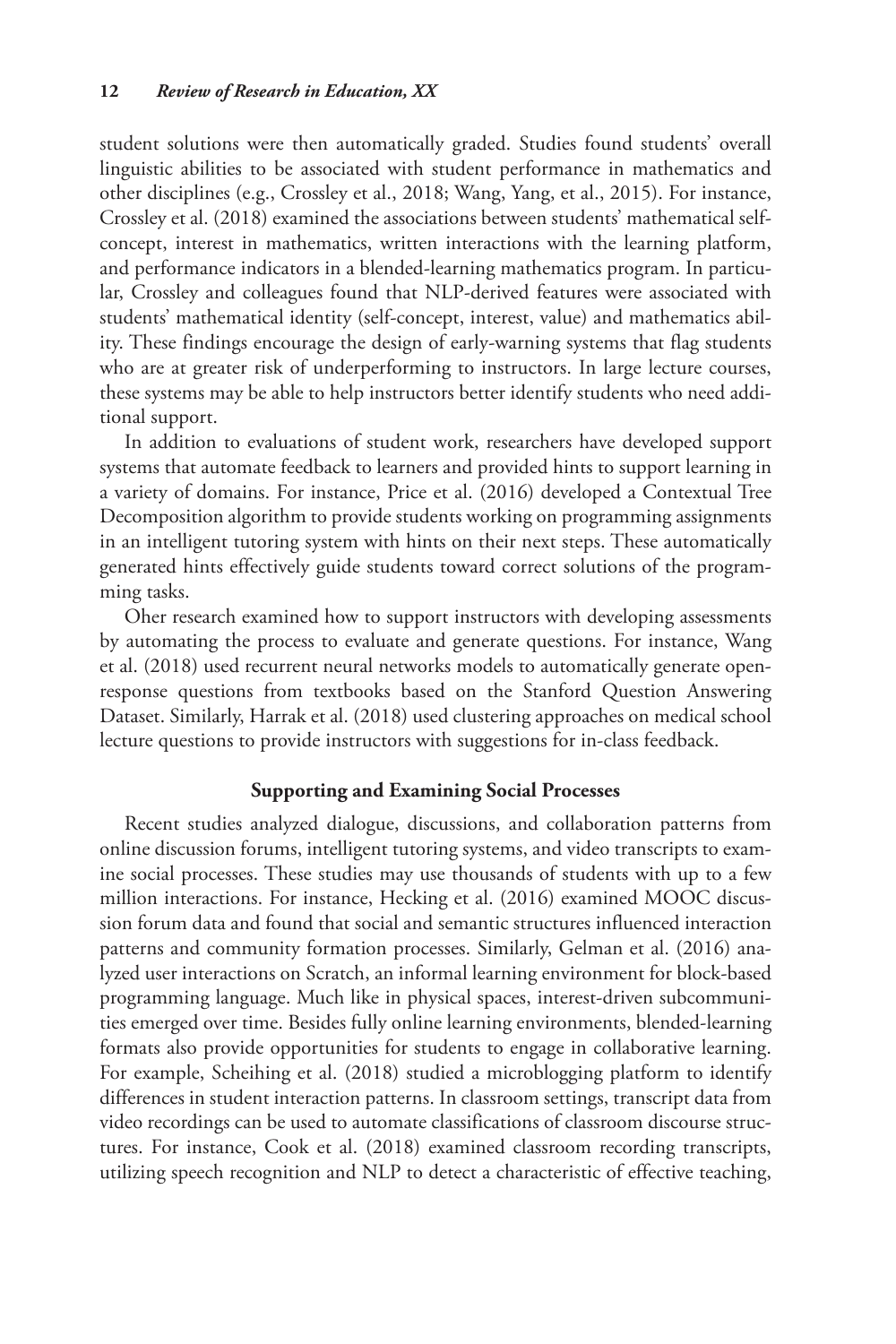the proportion of authentic questions asked in a class session. This finding is mirrored in research that examines and classifies dialogue sequences in intelligent tutoring systems (Dzikovska et al., 2014).

#### **Detecting Behavioral Engagement**

Studies related to behavioral engagement analyzed student course engagement and resource-seeking behavior, often utilizing hundreds of thousands of interactions from up to tens of thousands of students. For example, Epp et al. (2017) examined communication behavior in online discussions, with a particular emphasis on student pronoun use. They found that students in instructor-facilitated courses demonstrated higher levels of interaction and used more personal pronouns, whereas students in peer-facilitated courses exhibited lower levels of engagement and used fewer personal pronouns. Atapattu and Falkner (2018) used NLP on MOOC lecture videos to find that discourse features of the lecture video content are related to student interactions with the videos (e.g., pausing, seeking). Joksimović et al. (2015) examined course-related participation patterns of MOOC students on Twitter, Facebook, and blogs. They found that the topics discussed were similar across social media platforms and that the most prominent topics emerged relatively early in the course.

To better support resource-seeking behavior, Yang and Meinel (2014) mined textual metadata from lecture video audio tracks to assist users in their video-browsing and search behavior. Similarly, Peralta et al. (2018) developed a recommendation system that uses metadata to support teachers in the exploration of learning resources on an online platform. Also, Slater et al. (2016) evaluated the quality of mathematics problems that were mostly developed by teachers and submitted to an intelligent tutoring system. Notably, Slater et al. examined students engaging in mathematics problems to detect the relationships between semantic features of the problems and student learning or engagement, which could guide teachers in both their mathematics problem selection in classrooms and their development of new mathematics problems.

## **Examining Affective Constructs**

Studies that investigated affective constructs examined learners' self-concept, sentiment, and motivation while engaging in learning opportunities, often examining hundreds or thousands of students. For instance, Crossley et al. (2018) used data from an online tutoring environment by employing NLP tools to identify the relationships of learners' linguistic ability with their mathematics identity (e.g., math value, interest, and self-concept). Similarly, Allen et al. (2016) utilized NLP to derive the writing characteristics of essays and related them to the affective states of engagement and boredom. In MOOC settings, Wen et al. (2014) utilized discussion forum data in Coursera courses to examine learners' sentiment toward the courses and to identify the relationships between sentiment and course dropout.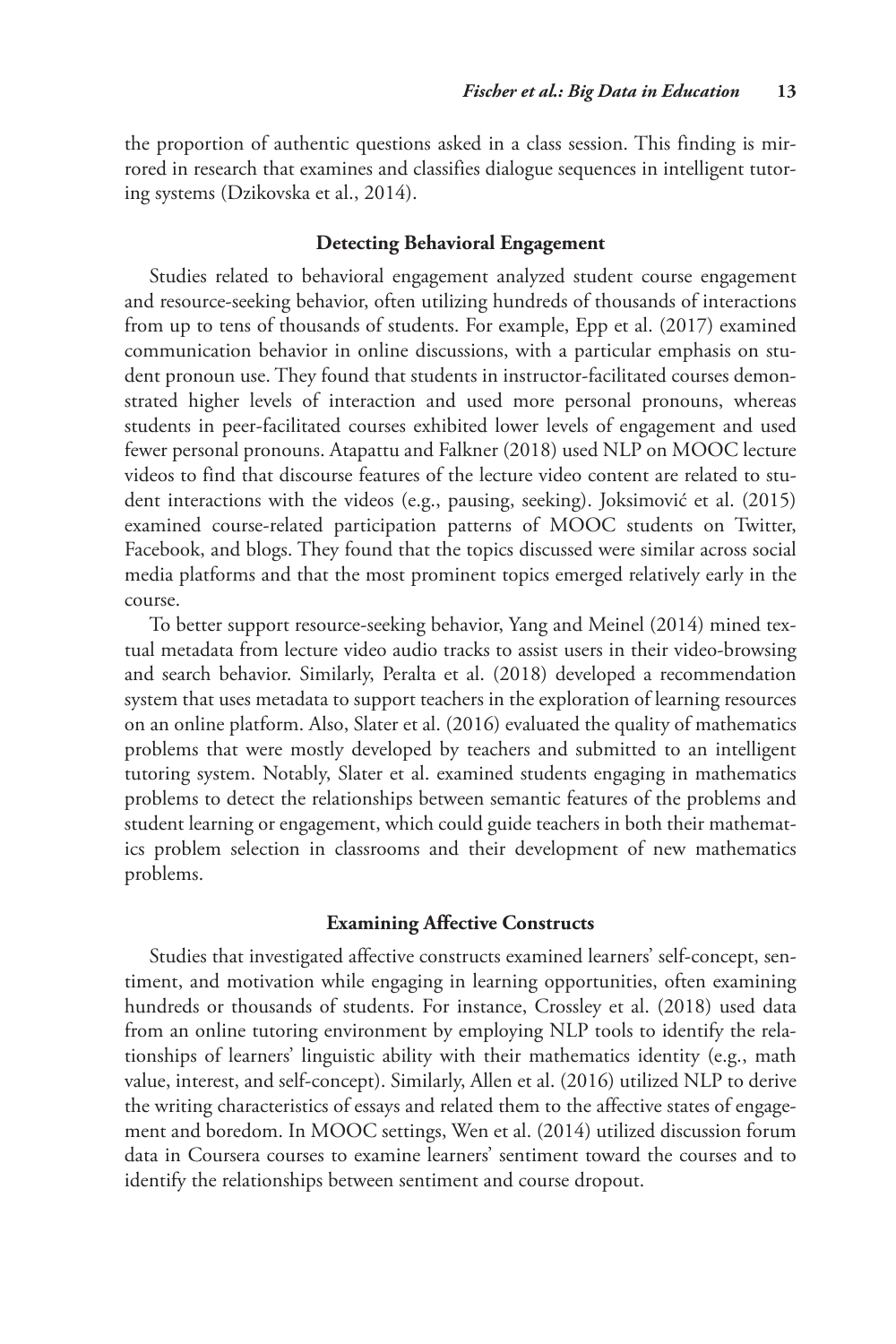Investigating learners' motivations for enrollment in MOOCs, Crues et al. (2018) examined the responses to open-ended questions about course expectations during MOOC enrollment processes and their relationship with age and gender. Using latent Dirichlet allocation and correspondence analysis, they identified 26 reasons for course enrollment, which were associated with learners' age but not their gender. Similarly, Reich et al. (2015) used structural topic modeling to uncover patterns of semantic meaning in unstructured text in order to understand students' enrollment motivation in an educational policy course.

### **Affordances and Challenges of Mesolevel Big Data**

As outlined in this section, mesolevel big data provide several affordances to researchers. Text data can provide insight into students' understanding, their views on various topics, and even their emotional affect. Such data can also give information on relationships and networks within an online community. Studies that use textual analysis may help instructors design courses and activities to improve student engagement and to facilitate peer-to-peer learning (e.g., Atapattu & Falkner, 2018; Gelman et al., 2016; Slater et al., 2016). However, the applicability of various tools (e.g., Coh-Metrix and Linguistic Inquiry and Word Count) has not been tested extensively in all educational settings (Fesler et al., 2019). Researchers cannot ignore contextual factors such as the stimuli to which students are responding. If researchers do not pay attention to unique contextual factors, techniques for analyzing mesolevel big data might result in inaccurate inferences. Such errors are particularly dangerous when tied to important outcomes such as student grades (e.g., Lan et al., 2015).

## **Macrolevel Big Data**

Macrolevel big data are collected over multiyear time spans, with low rates of collection relative to the other levels. For instance, university-wide institutional data include student demographic and admission data, course enrollment and grade records, course schedule and course descriptions, degree and major requirement information, and campus living data. These data are infrequently updated, at most every few weeks and often only once or twice per term. For instance, student demographic information is usually collected only once and only updated per student request. Nonetheless, such data can afford administrators opportunities to engage in data-driven decision making to improve administrative decision making, enhance student experiences, and improve college or K–12 success.

In this section, we focus on three common application areas of macrolevel data that have emerged in the literature: (a) early-warning systems, also known as earlyalert systems; (b) course guidance and information systems; and (c) administrationfacing analytics.

### **Early-Warning Systems**

Traditionally, signs that students may be at risk of dropping a course or dropping out of a program are first responded to when students reach out to an instructor or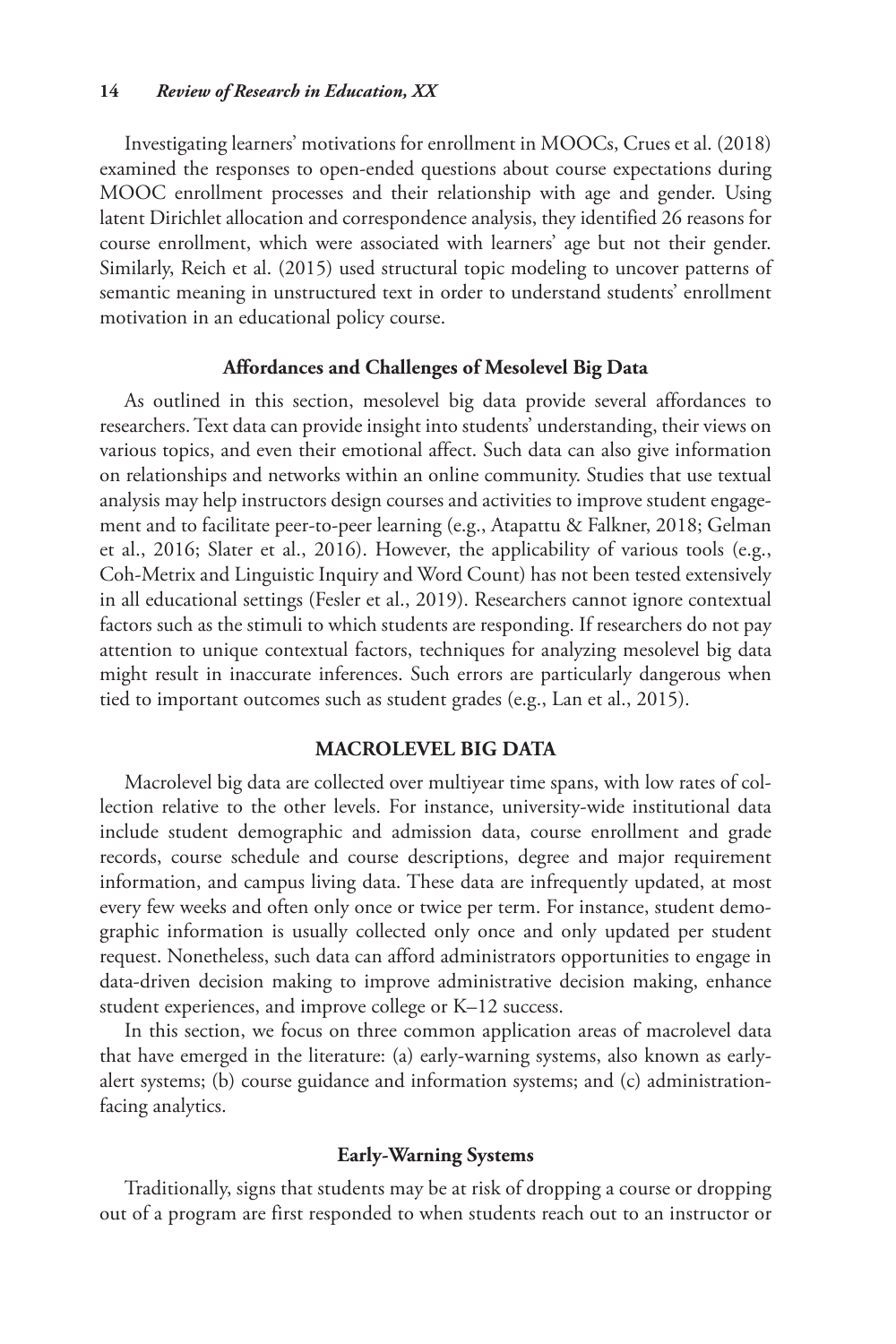adviser. The affordance of data-driven early-warning systems is that preemptive support is possible given the availability and utilization of decades of institutional big data, often consisting of tens of thousands of students combined with predictive modeling. Studies assessed real-world deployments of early-warning systems; however, a challenge remains of selecting the appropriate institutional response and types of information to convey to students in order to effectively increase their chances of success (Chaturapruek et al., 2018; Jayaprakash et al., 2014). Notably, a financial evaluation of deployed early-warning systems concluded that setting up early-warning systems and deploying their interventions was cost-effective (Harrison et al., 2016).

Early applications of institutional early-warning systems predicted and responded to course-level failure. Marist College piloted a system that predicted students' likelihood of failing a course based on LMS session data, academic standing, demographics, and standardized test scores (Jayaprakash et al., 2014). Candidate predictive models were trained to predict course failure. The most accurate model was used in a real-time controlled study to trigger an intervention for any students who were predicted to fail a course. For students in the experimental condition, the system dispatched an email alerting them that they were at risk of failing the course and describing resources they could seek to receive support (Harrison et al., 2016; Jayaprakash et al., 2014). The intent of the intervention was to increase the flagged students' chances of success in the course; however, the results were mixed. A statistically significant increase in average course grade of 2 to 5 percentage points was observed in the experimental condition over the control. However, about 7% to 11% more students in the experimental condition withdrew from the course compared with students in the control condition (Jayaprakash et al., 2014).

#### **Course Guidance and Information Systems**

Course information and guidance systems have emerged as a complement to early-warning systems. Instead of responding to early signs of trouble in a class, they instead aim to help students select their courses. An example of a deployed system is AskOski at University of California-Berkeley, which uses historic enrollments and machine learning to suggest courses across campus that may be relevant to students' interests and links them to the campus degree audit system to give personalized recommendations of courses that would satisfy students' unmet graduation requirement (Pardos, Fan, et al., 2019). Another deployed system, Stanford's CARTA system, surfaces historic course grade distributions, course evaluations, and common courses taken before and after a course (Chaturapruek et al., 2018). As with the early-warning intervention at Marist, unintended results were observed in CARTA's surfacing of course grade distributions, leading to one-quarter reduction in grade point average (GPA) for students encouraged to use the system. These findings underscore the importance of understanding how different types of information affect student choices, agency, and success.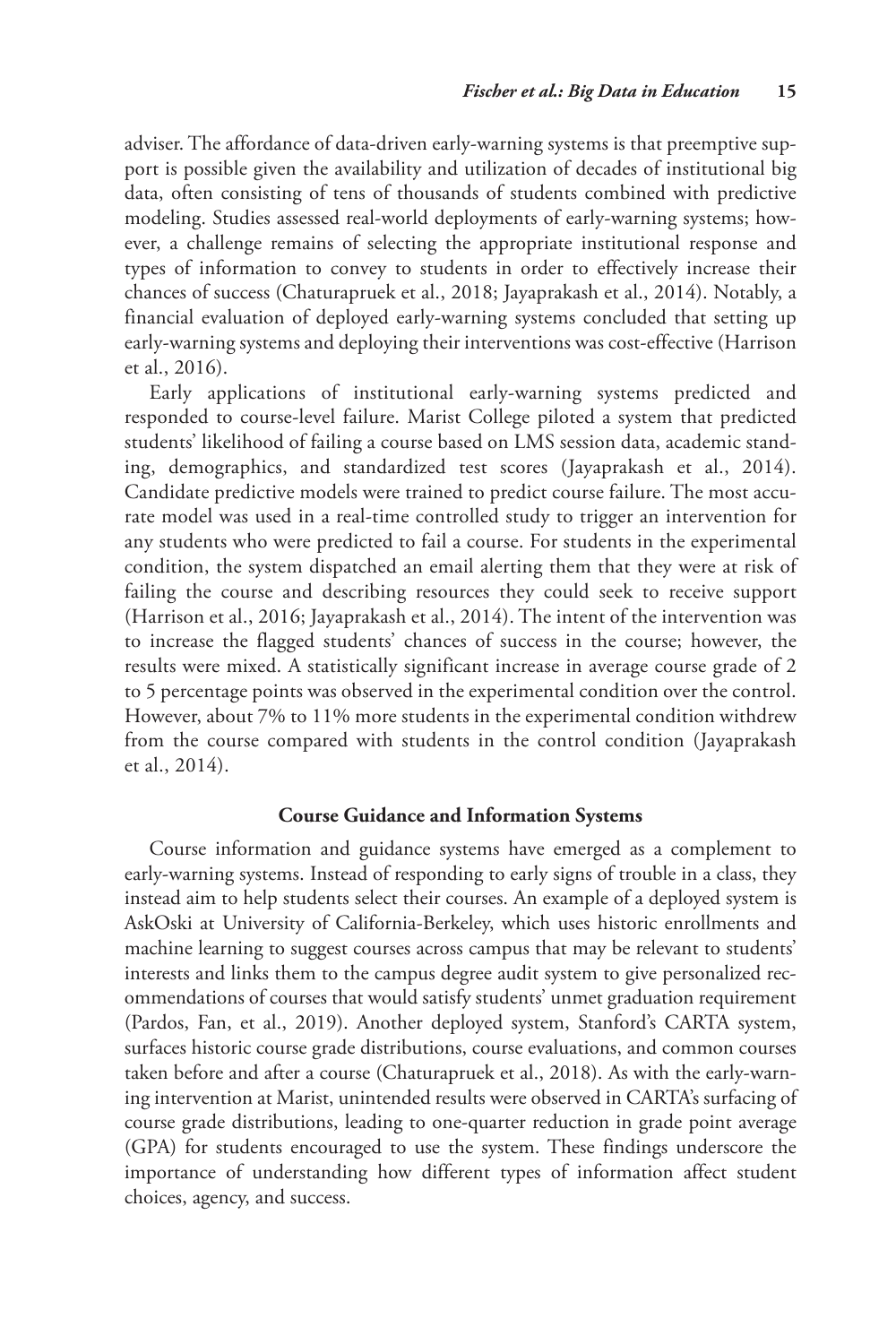#### **16** *Review of Research in Education, XX*

Off-line experiments applying machine learning to predict student course grades have been increasingly commonplace in the literature (O'Connell et al., 2018; Ren et al., 2017; Sweeney et al., 2016). As data sources and techniques for achieving high accuracy in this prediction task become established, the methodological question shifts toward using models to support students in achieving their desired performance. Nascent work (Jiang et al., 2019) has investigated if recommendations for preparation courses outside of the standard prerequisites can be data mined from historical course enrollment and performance data. Furthermore, degree-level and institution dropout, particularly within the first semester, has been frequently studied (Aguiar et al., 2014; Chen et al., 2018; Gray et al., 2016; Zhang & Rangwala, 2018). For example, Gray et al. (2016) predicted which students are likely to earn a failinglevel GPA in the first semester based on course selection, age, and prior academic performance in secondary school. On-time versus over-time graduation expectations have also been modeled. Hutt et al. (2018) predicted college-level outcomes from macrolevel data even before a student arrives on campus. Using a national data set, Hutt and colleagues investigated the use of binary classification models to predict whether students would graduate within 4 years, using 166 features as predictor variables, including student demographics, standardized test scores, academic achievement, and institution-level graduation rates.

## **Administration-Facing Data Analytics**

Méndez et al. (2014) argue that "simple techniques applied to readily-available historical academic data" (p. 148) can provide valuable inside perspectives of educational institutions' programs. Institutional data sets typically contain decades of data from hundreds of thousands of students accumulating millions of course enrollments. Relatively straightforward data visualization, exploration, and -modeling techniques can be quite useful, and more advanced methods are not necessary to extract useful information, although such techniques are less popular in the literature, which often emphasizes the development and application of more complex methodologies. For instance, Méndez and colleagues extracted insights from course outcome data in a computer science program by utilizing the included estimation of course dependence via pairwise linear correlation of grades for the same student across pairs of courses, inference of curriculum coherence via factor analysis of student grades across multiple courses, and identification of dropout paths via sequence mining of the course paths of students who dropped out. This combination of techniques provided insights that were obvious retrospectively but hidden otherwise. For example, many dropouts occurred early in student trajectories due to failing courses in basic science (rather than computer science), suggesting that focusing tutorial resources on these science courses might help increase retention rates. Work has also extended from identifying relationships between courses within an institution to identifying such relationships across institutions. Pardos, Chau, et al. (2019) used classical and neural networks–based natural language techniques to analyze course catalog descriptions and enrollment records from a 2-year and a 4-year institution to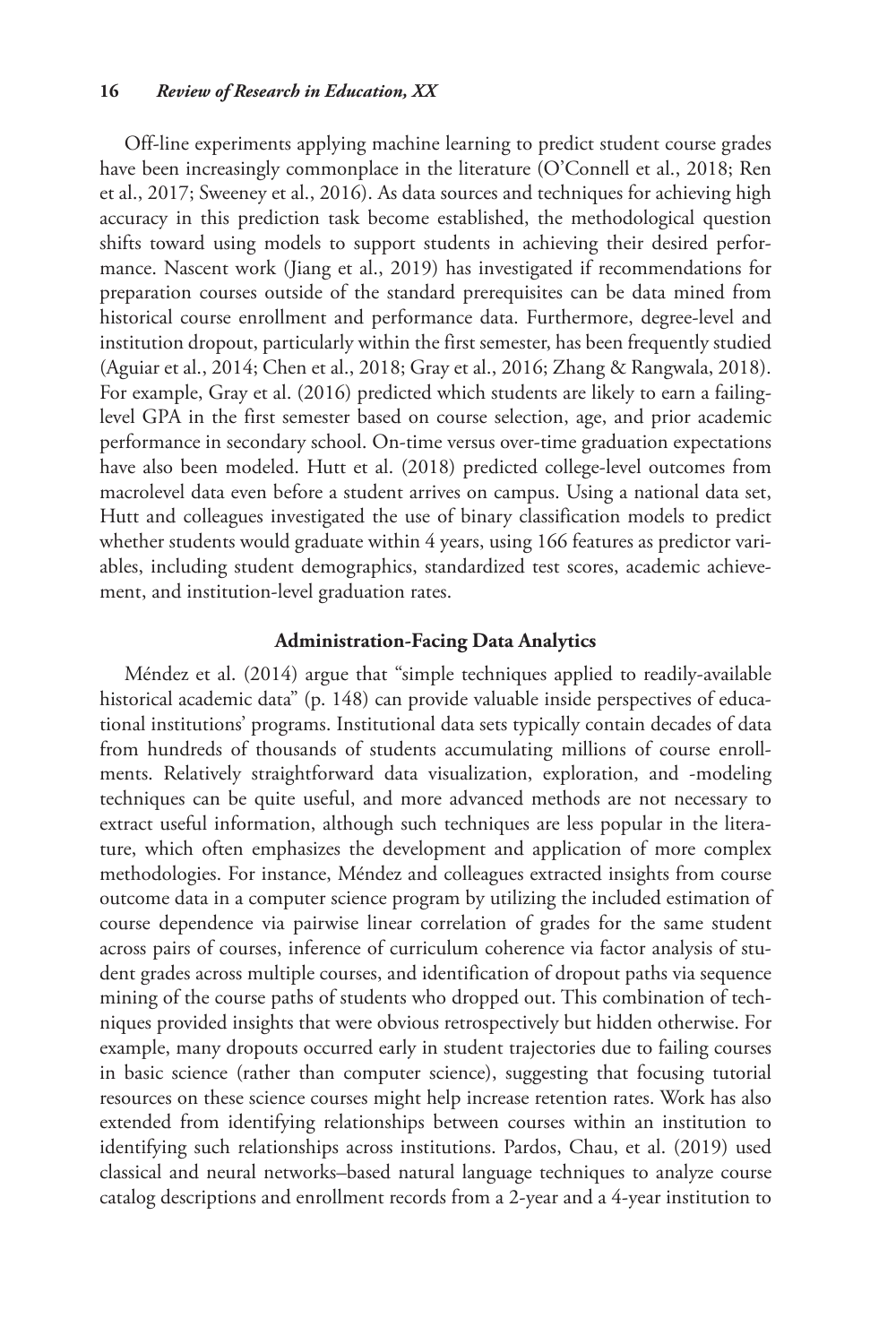identify similar courses between them. Their investigation attempted to increase the quantity and quality of course pairs, or articulations, where transfer students would be guaranteed course credit. They found that while the course descriptions provided the most powerful signal of similarity, patterns of enrollment around the course (i.e., who took the course and which other courses they took) were nearly as valuable as the descriptions in identifying similarities across institutions.

Koester et al. (2017) aimed for the "transcript of the future" by using macrolevel data to generate a richer description of a student's academic experience as an alternative to traditional GPA and course grade information. They modeled student-grade pairs as linear combinations of student and course fixed effects and explored estimated student and course effects, identifying various aggregated patterns in enrollment and outcome data. This illustrates that even relatively limited institutional data (records of course outcomes for student-course pairs) can potentially provide a wealth of information about students, courses, and majors. Similarly, Mahzoon et al. (2018) focused on information contained in sequences of student course outcomes to build sequential descriptors of student academic performance across terms from college entrance to graduation, providing a basis for visualizations and automatically generated narratives about student trajectories. This approach derived sequential signatures for each student to predict on-time graduation, concluding that temporal information as a student progresses through college is important in predicting student outcomes.

In addition, course information captured in course syllabi and curricula can be mined for potentially insightful information. For example, Sekiya et al. (2015) analyzed computer science degree curricula across 10 U.S. universities, focusing on online syllabi (available from course webpages) for each computer science course. With topic modeling, Sekiya and colleagues automatically extracted clusters of words in the form of topics or "knowledge areas," where each university's syllabus could be characterized as a distribution over knowledge areas. This approach provides a systematic framework for quantitative comparative analysis and visualization of syllabi across universities, leading to insights about emphases in education across different universities—the use of automated text analysis techniques here is essential given the volume and complexity of the data involved. Davis et al. (2018) analyzed learning design components across 177 MOOCs consisting of more than 78,000 learning components (e.g., assets with which learners interact—videos, problems, html pages, etc.). Sequences of activities were abstracted via "lecture  $\rightarrow$  discussion  $\rightarrow$  assessment" by clustering transition probabilities and sequence mining to generate insights about common sequential learning patterns across multiple courses. While this analysis is relatively new, it has the potential to provide novel insights, for example, by linking thematic aspects of course design with measurements of student activity and performance.

## **Affordances and Challenges of Macrolevel Big Data**

This section highlights the promise of bringing more advanced statistical techniques to bear on extant data sets. Universities routinely collect reams of coursetaking and student performance data, but until recently these data were rarely used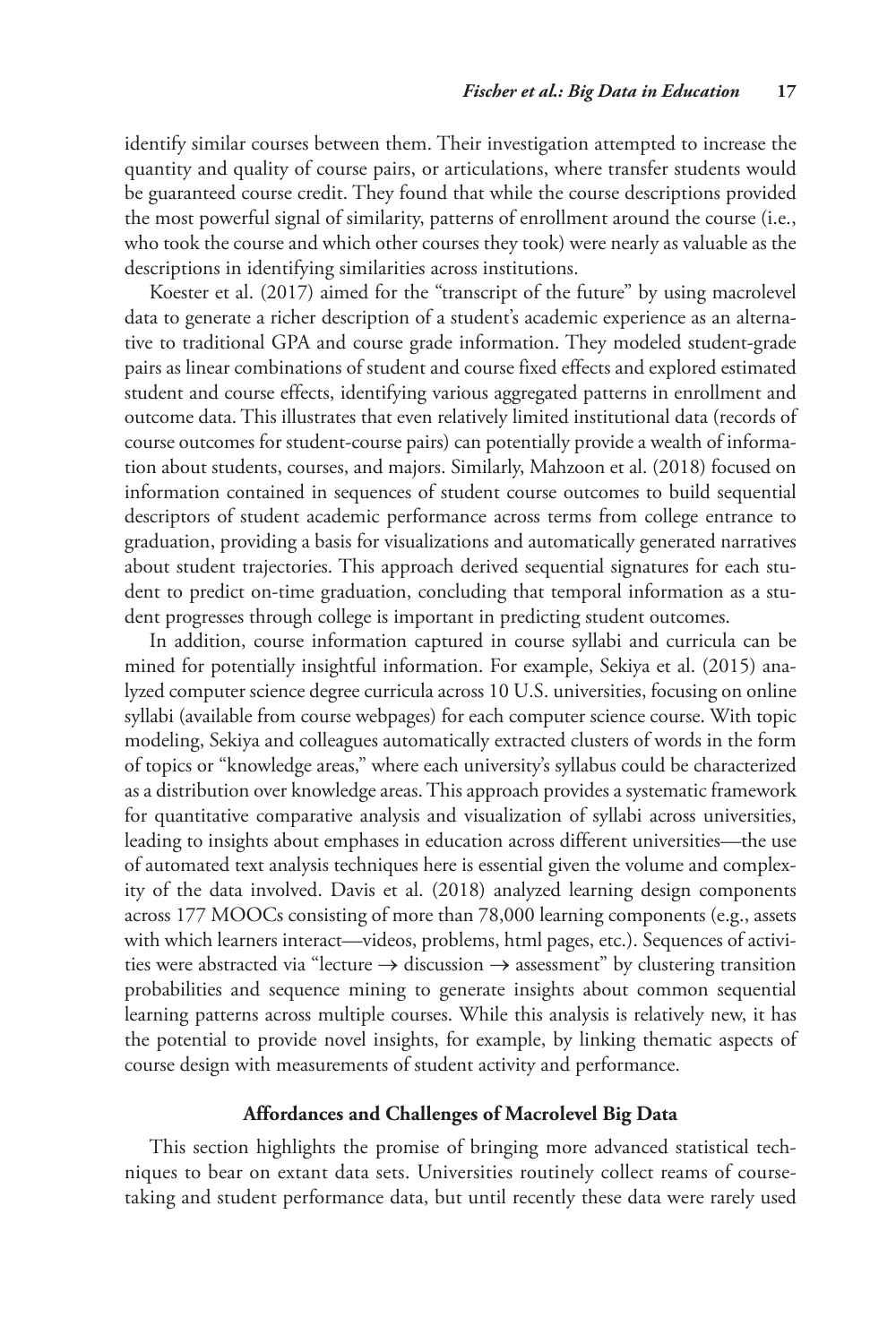for institutional reforms or to improve student decision making. By analyzing these data, and making data and analyses available to students, schools can meaningfully improve outcomes. Importantly, public access to these data may also improve equity. Whereas course-taking information was historically available only through social networks, such as fraternities and sororities, more open access may have a democratizing effect by giving all students equal access.

However, benefits of these data sources may be limited in several ways. First, schools' contexts are unique, and applying the same analysis across schools may yield unreliable findings. For example, curricular requirements across majors or schools can affect student course taking, and knowledge of these requirements can affect inferences from analyses. Second, if students have goals not captured by institutional data, such as employment outcomes, the available data may provide limited guidance. Joining multiple sources of data, such as employment records or students' social activities on and off campus, could improve researchers' ability to make inferences but may also raise concerns about student privacy. Finally, as with all types of big data, it is uncertain how students may use the information from these analyses to change their behavior. As Chaturapruek et al. (2018) found, informational interventions may have unintended consequences on student behavior and student outcomes.

## **Challenges**

Though data mining offers numerous potential benefits for education research, there are also many challenges to be overcome to achieve those benefits. We summarize them below in three main areas: accessing, analyzing, and using big data.

### **Accessing Big Data**

Educational data exist in a wide array of formats across an even wider variety of platforms. In almost all cases, these platforms were developed for other purposes, such as instruction or educational administration, rather than for research. Many commercial platform providers, such as educational software companies, have no interest in making their data available publicly. Other companies make their data available in a limited way but have not invested resources to facilitate access to data for research. Only a small number of platforms, such as Cognitive Tutor and ASSISTments, have made high-quality data broadly available.

By contrast, Google makes available the API (Application Programming Interface) of its widely used Google Docs program so that third-party companies can create extensions and other products that use or integrate with the software. It also allows users to view the history of their writing process in individual documents they have written or collaborated on down to 4-second increments; these documents can also be shared with others, who can also view those histories. The combination of open API and document history should, in theory, allow users to analyze metadata from large sets of writing data, for example, all documents written by students and teachers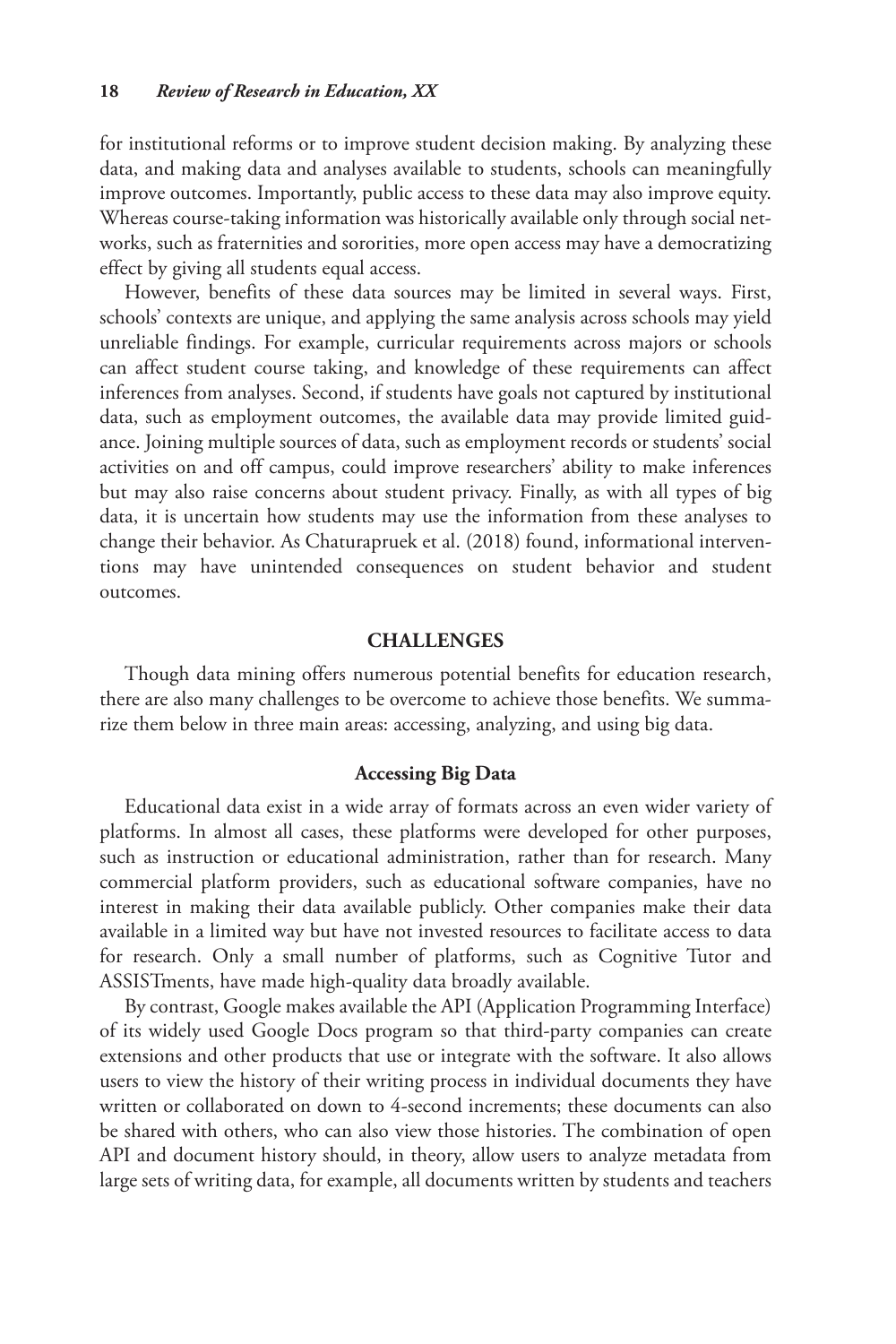in a school district under a Google Docs site domain. In principle, though, writing the software to extract and analyze the data is a hugely complicated task. Some university and commercial groups have taken small steps in this direction, including the Hana Ohana research lab at University of California-Irvine, which has developed tools for analyzing collaboration history on individual Google Docs (Wang, Olson, et al., 2015), and the private company Hapara (2019), which mines school district data for patterns related to time and amount of student writing, but these are very partial solutions to what largely remains an out-of-reach treasure of student writing data. In addition, even platforms that make their data available may require programming skills to extract the data. Though many education researchers are familiar with statistical software such as R or Stata, far fewer know programming languages superior for data extraction, such as Python.

Finally, and most important, the availability of data is complicated by privacy issues. Parents, educators, and others are rightly concerned about companies' ability to mine large amounts of sensitive student data and act in ways that are not necessarily focused on bettering individual students' futures. Fears have been raised that student data that are inappropriately shared or sold could be used to stereotype or profile children, contribute to tailored marketing campaigns, or lead to identity theft (Strauss, 2019). Data privacy issues are exacerbated in K–12 settings, where students are children and participation in educational activities is mandatory.

Though the risks of sharing student data generate the most publicity, there are also risks to *not* sharing student data. Colorado has the strictest student data–sharing policies in the United States, according to the Parent Coalition for Student Privacy (2019). Yet data sharing is so strict that, according to the Right to Know (2019) coalition (see also Meltzer, 2019; Schimke, 2019), the public is robbed of the information necessary to evaluate the performance of schools and educational programs in the state and their impact on diverse students.

Finding the right balance between individual privacy and the public interest is very challenging. This is, in part, because the large amount of data available in big data sets makes it very difficult to prevent the "reidentification" of de-identified data, even if all direct identifiers are removed. It is thus impossible to combine maximal privacy with maximal utility. Instead, educational institutions and researchers face a choice between maximizing privacy and limiting the utility of the data set or maximizing utility but leaving the data subject to possible reidentification with sufficient effort (Nelson, 2015).

The challenges of sharing mesolevel data are even greater, since there is an unlimited number of ways in which students can reveal their identity in their writing. Addressing these challenges requires different kinds of strategies for different audiences and purposes. The U.S. Family Education and Privacy Act allows schools and institutions to share data with organizations conducting studies for the purpose of improving instruction. Organizations such as the Inter-University Consortium for Political and Social Research host data sets with a wide range of restrictions. Data sets that favor utility (but sacrifice maximal privacy) can be made available to other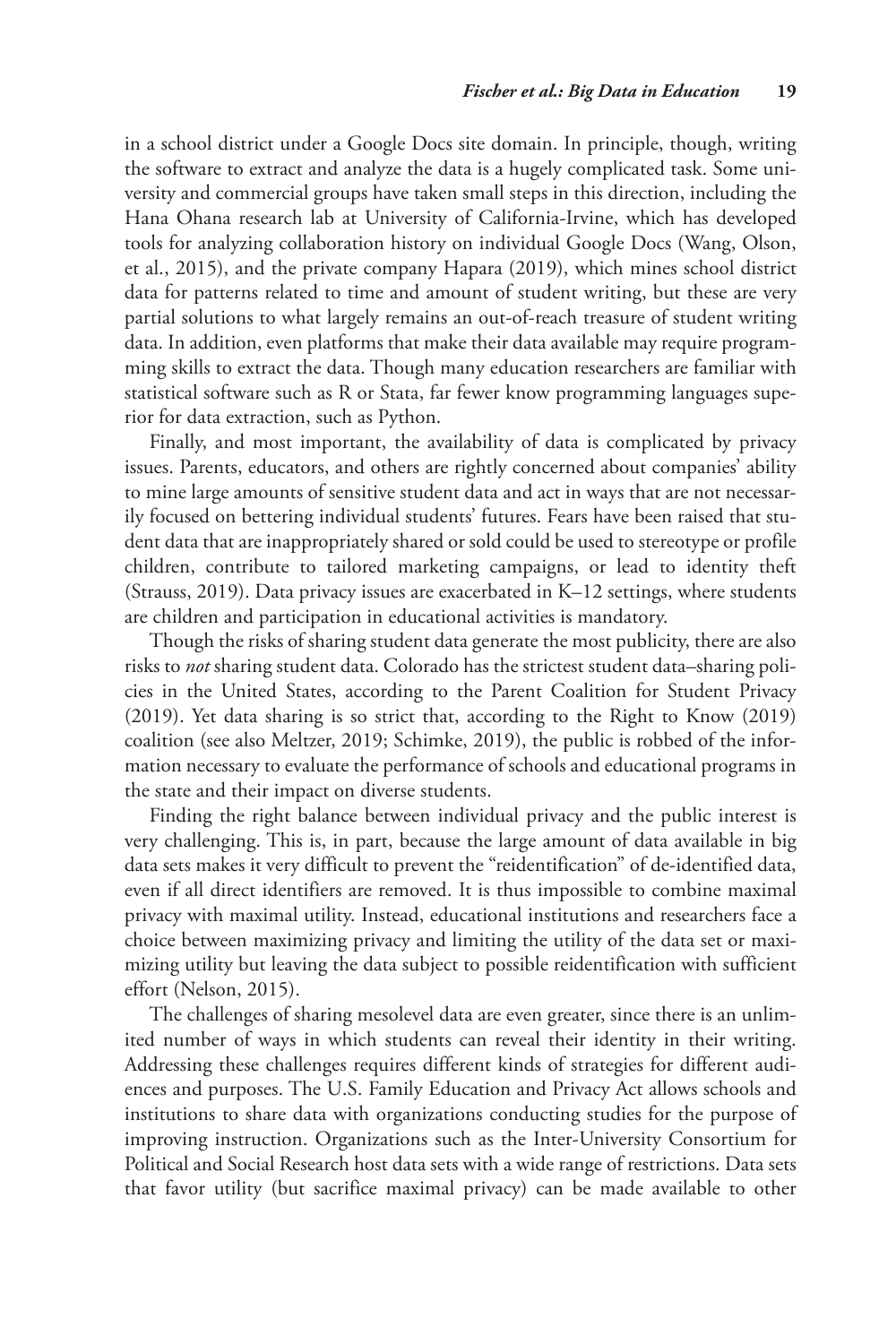research teams that are governed by institutional review board protocols, while data sets that limit utility but maximize privacy can be shared with the general public. Of course, even groups that are inclined to make data available for research may be hesitant to do so due to the extra steps and expenses required to ensure an appropriate level of de-identification.

## **Analyzing Big Data**

As with accessing big data, analyzing big data also poses challenges regarding researchers' skills. As noted above, few education researchers know key programming languages used for data science, such as Python. Education research graduate programs seldom offer instruction in the data-clustering, -modeling, and prediction techniques used to analyze big data.

Even for researchers with such skills, error rates and noise pose additional challenges. For example, although predictive models can provide systematic improvements in prediction quality on average over base rates, high error rates may indicate the occurrence of significant exogenous factors at play not captured even in large amounts of data. When such predictive results facilitate the decision making of instructors or institutional policymakers, these errors may harm students' short-term learning or long-term success. In addition, large data sets with large numbers of predictor variables may result in models that are quite complex and difficult to interpret and that may not necessarily help stakeholders more than simpler models. This suggests that predicting student outcomes at a macro, "long time scale" level is inherently difficult and relationships between predictors and "downstream outcomes" can be complex, with many different factors affecting student outcomes that may potentially not be measured.

One way to mitigate these challenges is to combine macrolevel data with microor mesolevel data. For instance, Aguiar et al. (2014) exemplified how nonmacro data can be useful in predicting student outcomes. The authors investigated different data sources for predicting student dropout of engineering courses at Notre Dame after their first term, treated as a binary classification problem. In terms of institutional (macro) data sources, the authors used predictor variables based on academic performance (i.e., SAT scores, first-term GPA) and demographics (i.e., gender, income group). Microlevel predictor variables included online student engagement during the first college term. The results were strikingly clear: Online engagement variables had significantly more predictive power than academic performance or demographic variables across a variety of classification models. Similarly, Miller et al. (2015) found that predictive models constructed to predict learning outcomes for students taking undergraduate computer science courses could benefit significantly from including online student interaction data. These studies indicated that the addition of predictors based on noninstitutional data (e,g., online engagement data) can provide significant additional predictive power beyond that of institutional data alone.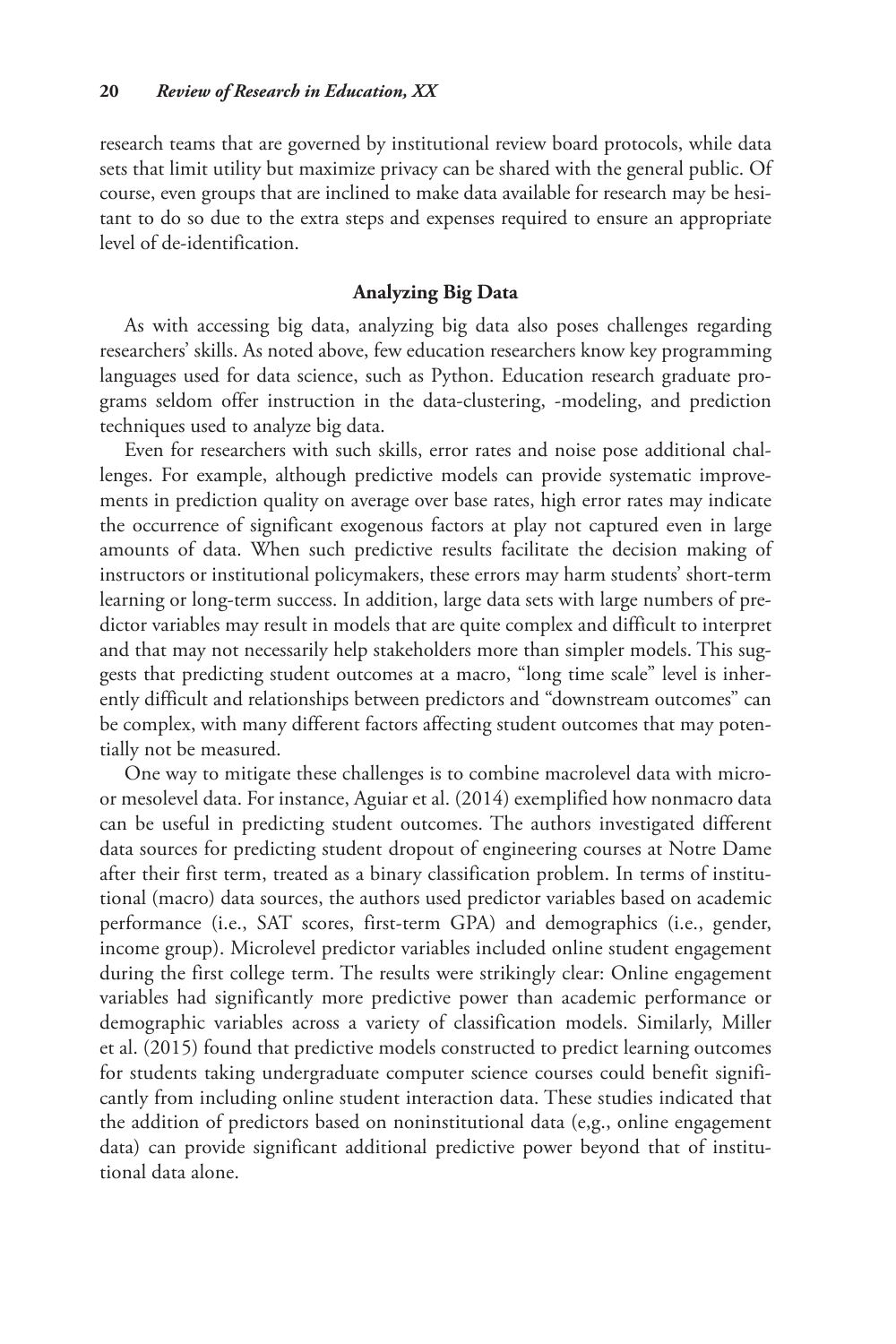#### **Using Big Data**

Finally, even if we successfully access and analyze big data, additional issues arise related to how such data are used. As education researchers increasingly turn to data mining, they will have to confront the tension between explanation and prediction. Yarkoni and Westfall (2017) discuss this tension in detail in relationship to the field of psychology. They argue that psychology's focus on explaining the causes of behavior has led the field to be populated by research programs that provide intricate theories but have little ability to accurately predict future behaviors. They further suggest that increased focus on prediction using data mining and machine learning techniques can ultimately lead to a greater understanding of behavior.

We also believe that this is true in education research, as seen in the example of Connor's (2019) research on her Assessment2Instruction (A2i) professional support system for reading instruction. Literacy research has been marked by the socalled reading wars between advocates of code-focused (e.g., phonics) versus meaning-focused (e.g., comprehension) instruction. Though a consensus has emerged over time on the critical value of the former, how much it should be supplemented by the latter is a continued debate. Connor's team tackled this issue in a highly creative way, adding a less-talked-about but also important question: Are elementary students best served by individualized (child managed) or whole-class (teacher managed) instruction?

The research team collected vast amounts of data on how much time children spent in (a) code- versus meaning-focused and (b) child- versus teacher-managed reading instruction, as well as (c) children's progression in reading proficiency throughout the year. Data mining techniques were used to develop and refine models indicating what combinations of instruction work best for children at different levels of proficiency and at different points in the school year (Connor, 2019). These models were developed into a software recommender system (A2i) that would assist teachers with grouping students to receive the types of instruction best suited to their needs. Randomized controlled trials were used to compare reading achievement in classrooms using A2i with that in classrooms teaching reading without it, finding strong positive effects for the former. This project thus not only built a valuable predictive tool that can guide teachers and improve literacy outcomes but also added explanatory value as to the differential contributions of code- versus meaning-focused and child- versus teacher-managed instruction.

Finally, in using big data, it is critically important to examine and address potential issues of bias, particularly when algorithms associated with big data lead to predictions and/or policy. For example, much attention has been focused on the potential for racial bias in predictive algorithms used in policing (e.g., Brantingham et al., 2018). The European Union Agency for Fundamental Rights (2018) provides a welljustified set of recommendations for how to minimize bias in big data–derived algorithms. These include ensuring maximum transparency in the development of algorithms, conducting fundamental rights impact assessments to identify potential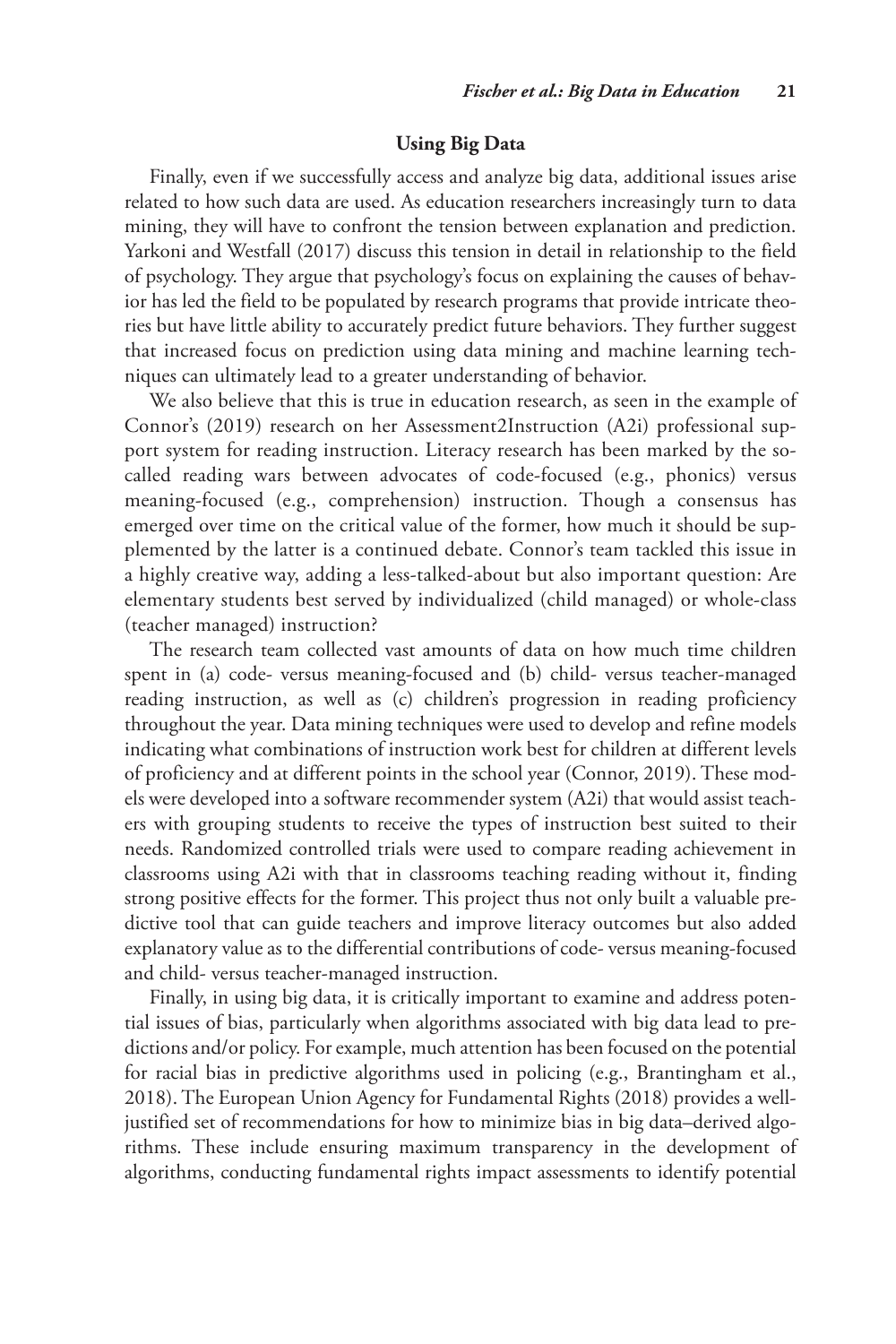biases and abuses in the application of and output from algorithms, checking the quality of data collected and used, and ensuring that the development and operation of the algorithm can be meaningfully explained.

### **Recommendations**

Meeting these challenges will require rethinking both how we develop education researchers and the kinds of research practices our research community favors. Curricula in graduate schools of education overwhelmingly favor research methods that fall within one of two major paradigms: quantitative measurement and hypothesis testing or interpretive qualitative research. Analyzing big data draws on an alternate research paradigm to those used in computational social sciences. Only a handful of doctoral programs in education offer the kinds of research training necessary to develop the educational data sciences of the future, and even fewer offer instruction related to the ethical, moral, and privacy dimensions of working with big data. Partnering with other programs across campus, from computer science, data science, or other fields, is a possibility, but in most universities, there is too little interdisciplinary training across these fields and education. In addition, both faculty and graduate students in computer science and data science are incentivized to focus their research on original contributions to important theoretical challenges and techniques in those fields, rather than on applications of data science in other areas, such as education.

To address this challenge, we need to create broader pipelines of talented data scientists focused on education research. This can be through curricular reform within education graduate programs and/or improved interdisciplinary training across the education and computer/data science fields. Federally funded doctoral and postdoctoral training programs in educational sciences would be one very valuable step in this direction.

Mining big data in education challenges not only how we prepare education researchers, but also what kinds of research practices we engage in. Traditional models of education research privilege the sole author, who gets extra rewards in the hiring, tenure, and promotion process; discourage collaboration between junior and senior scholars because such collaboration taints junior scholars as supposedly lacking independence; and favor hoarding of data, so that investigators reap all the rewards from the data without diminishing their value through sharing. In contrast, research projects that involve data mining typically privilege team science, with junior and senior scholars, and open science, so that large data sets can be combined and reused for new analyses and replication. Of course, there are many reasons to support open science even within the traditional quantitative and qualitative education research paradigms, but the value of adopting open science practices is even more pressing as we transition to conducting more educational data science.

The Sloan Equity and Inclusion in STEM Introductory Courses, launched by the University of Michigan, exemplifies the value of open science for new kinds of education research. Faculty at 10 large research universities connect through parallel and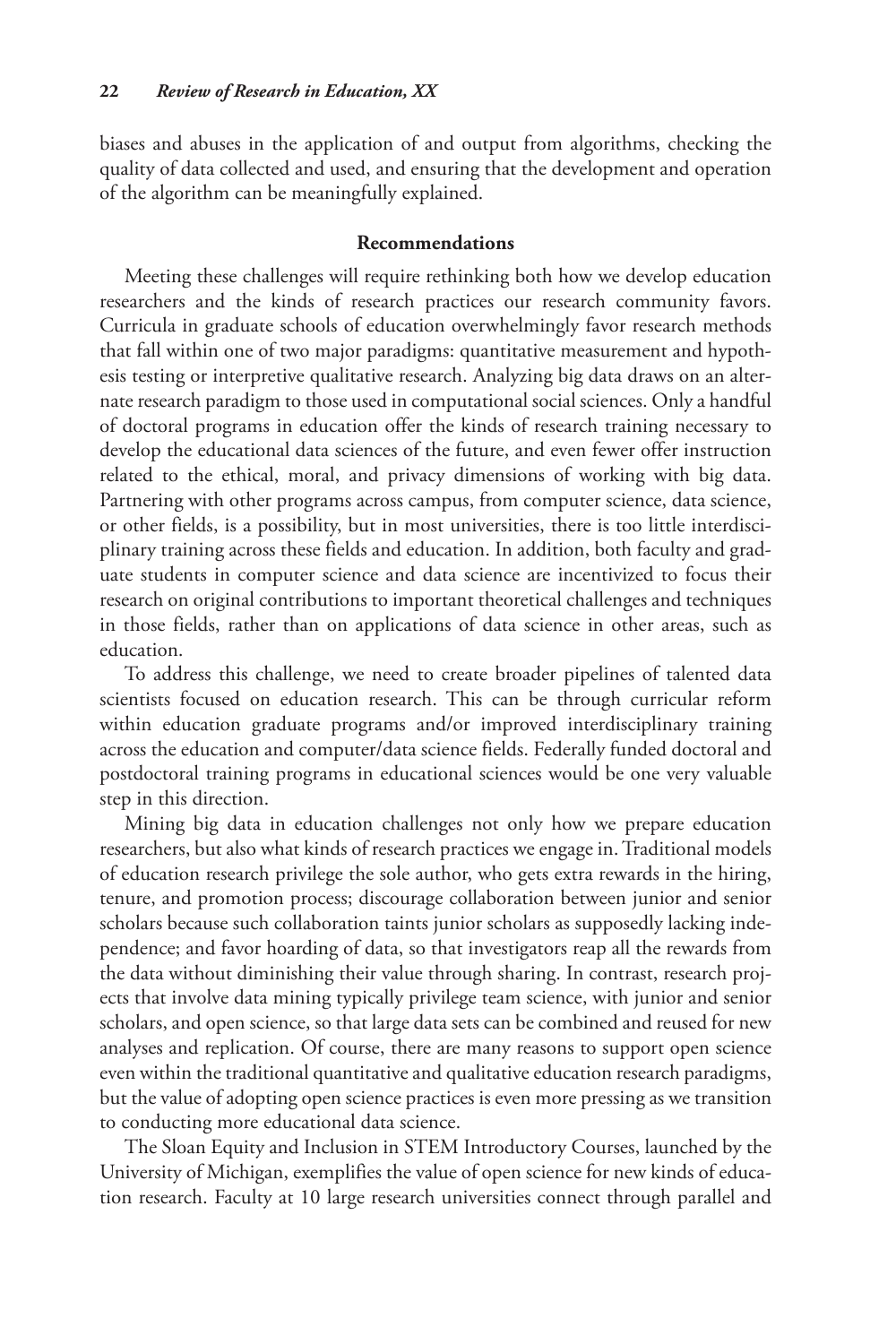combined data analyses and continuous exchange of speakers and graduate student researchers to explore and improve instructional practices and outcomes in foundational STEM (science, technology, engineering, and mathematics) courses reaching hundreds of thousands of students. Open sharing of data and team science will be hallmarks of this important research initiative. Perhaps not surprisingly, the project was initiated by a professor of physics and astronomy, a discipline where large-scale open team science is much more common than in education.

## **Conclusion**

The availability of big data offers exciting new threads of research and the opportunity to add additional perspective to existing threads in education. All types of big data in education offer affordances and challenges. The sheer amount of microlevel data make big data methods a powerful tool for analyzing learner processes, but that power can lead researchers to ignore broader and potentially more important patterns that cannot be measured at the microlevel. Mesolevel data provide a deep window into cognitive processes by examining individuals' writing, but they are prone to many of the broader challenges of using automated tools for writing measurement (e.g., Raczynski & Cohen, 2018). Macrolevel data can be valuable for taking the broadest look at student persistence and achievement, but the smaller size and coarse measurements of macrolevel data sets may make it difficult to identify the finergrained mechanisms at play (e.g., Scott-Clayton, 2015).

The limitations of each of these types of big data can be minimized, and the benefits amplified, if future research is triangulated either with the remaining types of big data or with more traditional forms of quantitative or qualitative analysis. Through recording, accessing, analyzing, and utilizing multiple types of data, we can better understand and respond to individual learner behavior as it manifests in the increasingly pervasive digital realm. Furthermore, the ubiquity of big data suggests an increased emphasis on preparing students in educational graduate programs to utilize data science methods as well as a committed push toward open science and research structures that favor collaborative teams, to improve our field's capacity for mining big data for education research. Given the potential benefits of mining big data in education, it is worth our effort to begin addressing these challenges.

## **Acknowledgments**

This work is supported by the National Science Foundation through the EHR Core Research Program, Award 1535300. The views contained in this article are those of the authors and not of their institutions or the National Science Foundation.

## **ORCID iDs**

Christian Fischer D <https://orcid.org/0000-0002-8809-2776> Zachary A. Pardos D <https://orcid.org/0000-0002-6016-7051>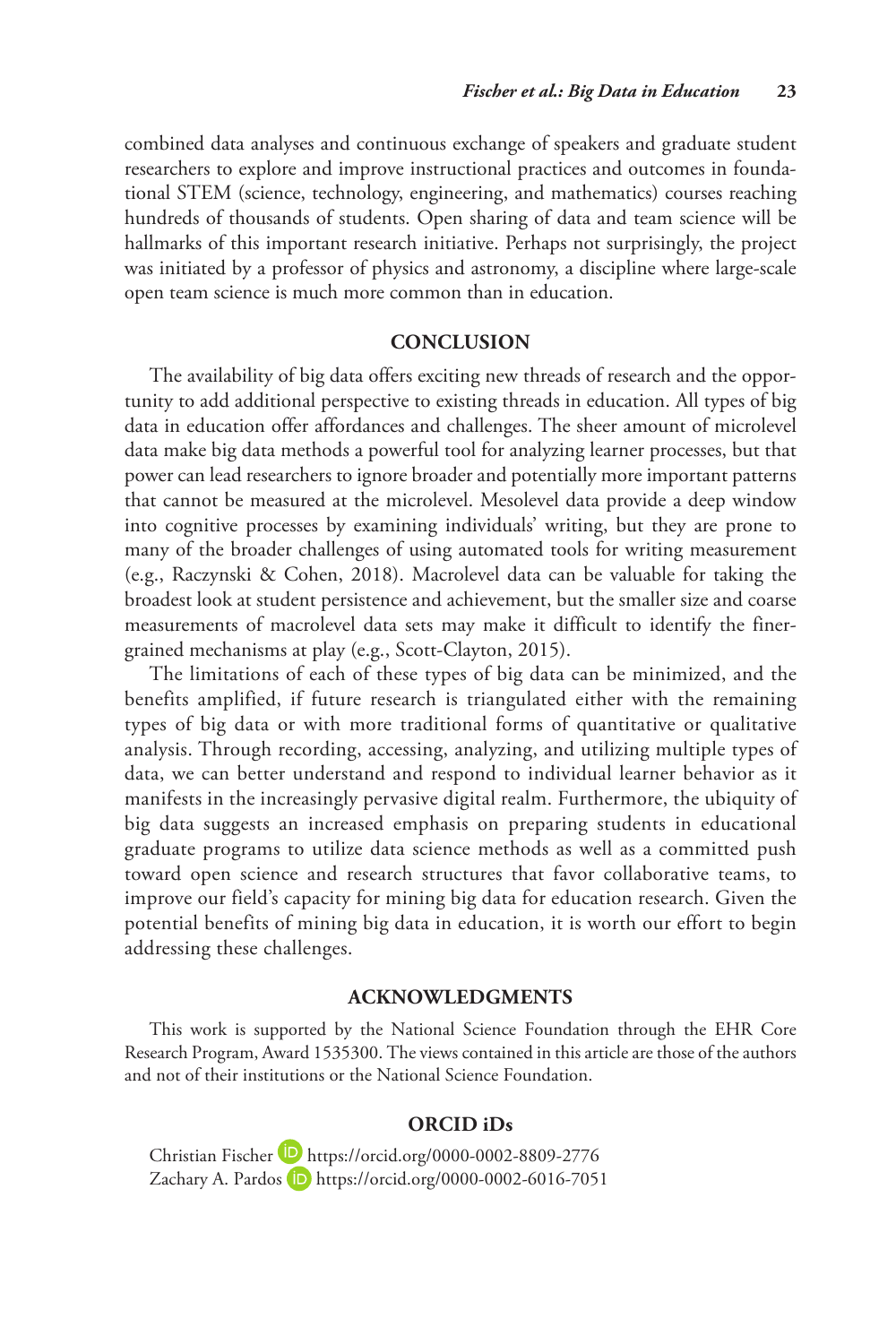### **References**

- Aguiar, E., Chawla, N. V., Brockman, J., Ambrose, G. A., & Goodrich, V. (2014). Engagement vs performance: Using electronic portfolios to predict first semester engineering student retention. In *Proceedings of the Fourth International Conference on Learning Analytics and Knowledge* (pp. 103–112). Association for Computing Machinery. [https://doi.](https://doi.org/10.1145/2567574.2567583) [org/10.1145/2567574.2567583](https://doi.org/10.1145/2567574.2567583)
- Aleven, V., Roll, I., McLaren, B. M., & Koedinger, K. R. (2016). Help helps, but only so much: Research on help seeking with intelligent tutoring systems. *International Journal of Artificial Intelligence in Education*, *26*(1), 205–223. [https://doi.org/10.1007/s40593-](https://doi.org/10.1007/s40593-015-0089-1) [015-0089-1](https://doi.org/10.1007/s40593-015-0089-1)
- Allen, L., Likens, A. D., & McNamara, D. S. (2018). A multi-dimensional analysis of writing flexibility in an automated writing evaluation system. In *Proceedings of the 8th International Conference on Learning Analytics and Knowledge* (pp. 380–388). Association for Computing Machinery.<https://doi.org/10.1145/3170358.3170404>
- Allen, L., & McNamara, D. S. (2015). You are your words: Modeling students' vocabulary knowledge with natural language processing tools. In *Proceedings of the 8th International Conference on Educational Data Mining* (pp. 258–265), Madrid, Spain. [https://pdfs.](https://pdfs.semanticscholar.org/3f55/697498e911f1a020ad3b75ba6982e16fe69b.pdf) [semanticscholar.org/3f55/697498e911f1a020ad3b75ba6982e16fe69b.pdf](https://pdfs.semanticscholar.org/3f55/697498e911f1a020ad3b75ba6982e16fe69b.pdf)
- Allen, L., Mills, C., Jacovina, M. E., Crossley, S., D'Mello, S., & McNamara, D. S. (2016). Investigating boredom and engagement during writing using multiple sources of information: The essay, the writer, and keystrokes. In *Proceedings of the Sixth International Conference on Learning Analytics and Knowledge* (pp. 114–123). Association for Computing Machinery.<https://doi.org/10.1145/2883851.2883939>
- Atapattu, T., & Falkner, K. (2018). Impact of lecturer's discourse for student video interactions: Video learning analytics case study of MOOCs. *Journal of Learning Analytics*, *5*(3), 182–197.<https://doi.org/10.18608/jla.2018.53.12>
- Baker, R. S., & Siemens, G. (2014). Educational data mining and learning analytics. In R. K. Sawyer (Ed.), *Cambridge handbook of the learning sciences* (2nd ed., pp. 253–274). Cambridge University Press.
- Baker, R., & Yacef, K. (2009). The state of educational data mining in 2009: A review and future visions. *Journal of Educational Data Mining*, *1*(1), 3–17. [https://doi.org/10.5281/](https://doi.org/10.5281/zenodo.3554657) [zenodo.3554657](https://doi.org/10.5281/zenodo.3554657)
- Bauer, A., Flatten, J., & Popović, Z. (2017). Analysis of problem-solving behavior in openended scientific-discovery game challenges. In X. Hu, T. Barnes, A. Hershkovitz, & L. Paquette (Eds.), *Proceedings of the 10th International Conference on Educational Data Mining* (pp. 32–39), Wuhan, China. [https://pdfs.semanticscholar.org/fa02/2ca5d9b1f53](https://pdfs.semanticscholar.org/fa02/2ca5d9b1f5364d5346ce0a6ee1cff0976840.pdf) [64d5346ce0a6ee1cff0976840.pdf](https://pdfs.semanticscholar.org/fa02/2ca5d9b1f5364d5346ce0a6ee1cff0976840.pdf)
- Bergner, Y., Shu, Z., & von Davier, A. (2014). Visualization and confirmatory clustering of sequence data from a simulation-based assessment task. In *Proceedings of the 7th International Conference on Educational Data Mining* (pp.177–184). International Educational Data Mining Society. [https://pdfs.semanticscholar.org/b0da/eb27f2982ced-](https://pdfs.semanticscholar.org/b0da/eb27f2982ced8ab9fc6646edc33abad04742.pdf)[8ab9fc6646edc33abad04742.pdf](https://pdfs.semanticscholar.org/b0da/eb27f2982ced8ab9fc6646edc33abad04742.pdf)
- Biswas, G., Segedy, J. R., & Bunchongchit, K. (2016). From design to implementation to practice a learning by teaching system: Betty's Brain. *International Journal of Artificial Intelligence in Education*, *26*(1), 350–364. [https://doi.org/10.1007/s40593-](https://doi.org/10.1007/s40593-015-0057-9) [015-0057-9](https://doi.org/10.1007/s40593-015-0057-9)
- Botelho, A. F., Baker, R. S., & Heffernan, N. T. (2017). Improving sensor-free affect detection using deep learning. In E. André, R. Baker, X. Hu, M. T. Rodrigo, & B. du Boulay (Eds.), *Artificial intelligence in education* (Vol. 10331, pp. 40–51). Springer. [https://doi.](https://doi.org/10.1007/978-3-319-61425-0_4) [org/10.1007/978-3-319-61425-0\\_4](https://doi.org/10.1007/978-3-319-61425-0_4)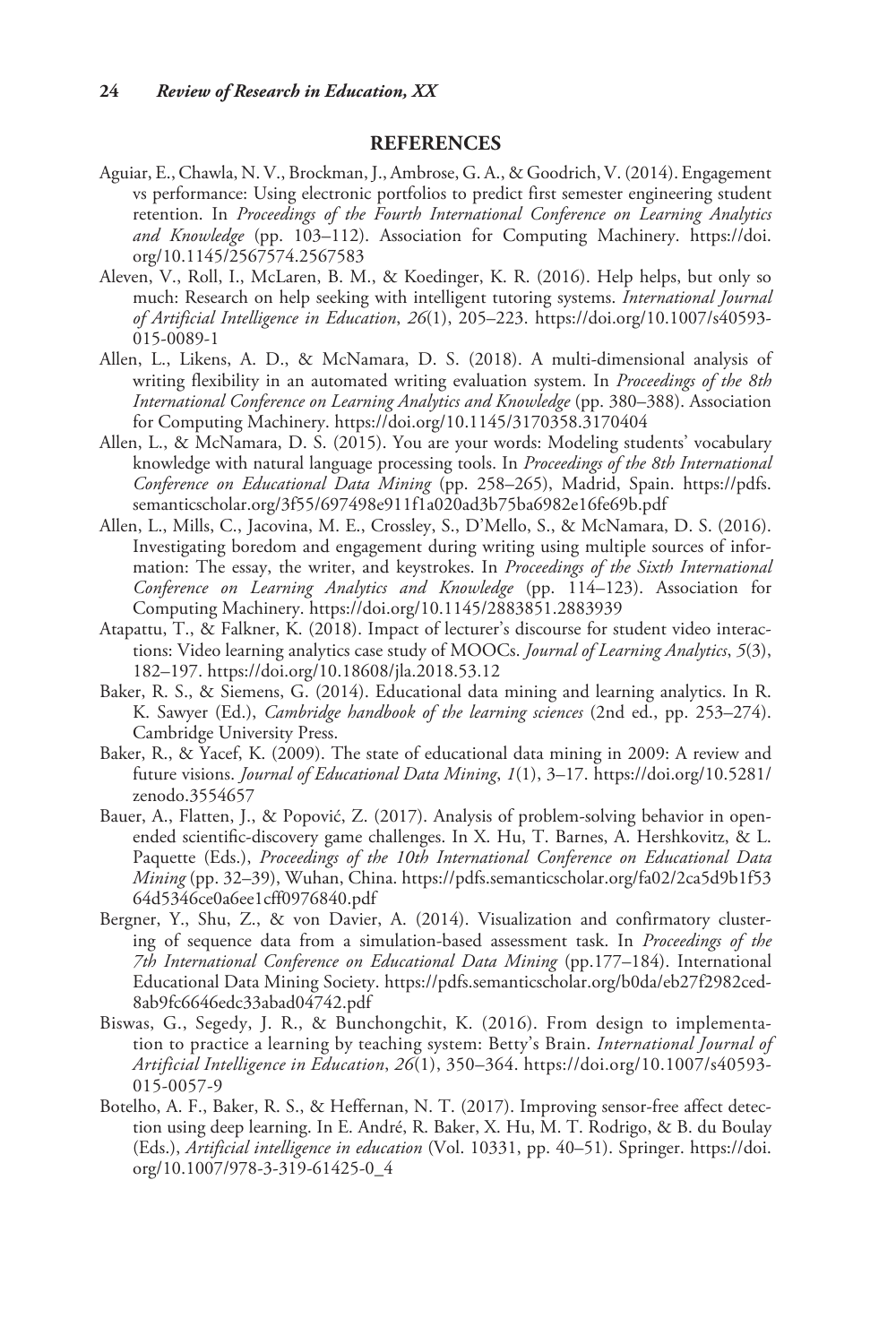- Brantingham, P. J., Valasik, M., & Mohler, G. O. (2018). Does predictive policing lead to biased arrests? Results from a randomized controlled trial. *Statistics and Public Policy*, *5*(1), 1–6.<https://doi.org/10.1080/2330443X.2018.1438940>
- Chaturapruek, S., Dee, T. S., Johari, R., Kizilcec, R. F., & Stevens, M. L. (2018). How a data-driven course planning tool affects college students' GPA: Evidence from two field experiments. In *Proceedings of the Fifth Annual ACM Conference on Learning at Scale*. Association for Computing Machinery.<https://doi.org/10.1145/3231644.3231668>
- Chen, Y., Johri, A., & Rangwala, H. (2018). Running out of STEM: A comparative study across STEM majors of college students at-risk of dropping out early. In *Proceedings of the 8th International Conference on Learning Analytics and Knowledge* (pp. 270–279). Association for Computing Machinery.<https://doi.org/10.1145/3170358.3170410>
- Clement, B., Roy, D., Oudeyer, P.-Y., & Lopes, M. (2015). Multi-armed bandits for intelligent tutoring systems. *Journal of Educational Data Mining*, *7*(2), 20–48. [https://doi.](https://doi.org/10.5281/zenodo.3554667) [org/10.5281/zenodo.3554667](https://doi.org/10.5281/zenodo.3554667)
- Connor, C. M. (2019). Using technology and assessment to personalize instruction: Preventing reading problems. *Prevention Science*, *20*(1), 89–99. [https://doi.org/10.1007/](https://doi.org/10.1007/s11121-017-0842-9) [s11121-017-0842-9](https://doi.org/10.1007/s11121-017-0842-9)
- Cook, C., Olney, A. M., Kelly, S., & D'Mello, S. (2018). An open vocabulary approach for estimating teacher use of authentic questions in classroom discourse. In *Proceedings of the 11th International Conference on Educational Data Mining* (pp. 116–126), Raleigh, NC. International Educational Data Mining Society. [https://pdfs.semanticscholar.org/1a75/8](https://pdfs.semanticscholar.org/1a75/8415f51474b9943faea5b506f98cadba1d15.pdf) [415f51474b9943faea5b506f98cadba1d15.pdf](https://pdfs.semanticscholar.org/1a75/8415f51474b9943faea5b506f98cadba1d15.pdf)
- Corbett, A. T., & Anderson, J. R. (1995). Knowledge tracing: Modeling the acquisition of procedural knowledge. *User Modelling and User-Adapted Interaction*, *4*(4), 253–278. <https://doi.org/10.1007/BF01099821>
- Crossley, S., Ocumpaugh, J., Labrum, M., Bradfield, F., Dascalu, M., & Baker, R. S. (2018). Modeling math identity and math success through sentiment analysis and linguistic features. In *Proceedings of the 11th International Conference on Educational Data Mining* (pp. 11–20), Raleigh, NC. International Educational Data Mining Society. [https://pdfs.](https://pdfs.semanticscholar.org/6153/3632ce351c2b34486645dec7ea58d7186289.pdf) [semanticscholar.org/6153/3632ce351c2b34486645dec7ea58d7186289.pdf](https://pdfs.semanticscholar.org/6153/3632ce351c2b34486645dec7ea58d7186289.pdf)
- Crues, R. W., Bosch, N., Anderson, C. J., Perry, M., Bhat, S., & Shaik, N. (2018). Who they are and what they want: Understanding the reasons for MOOC enrollment. In *Proceedings of the 11th International Conference on Educational Data Mining* (pp. 177–186), Raleigh, NC. International Educational Data Mining Society. [https://pdfs.semanticscholar.org/a79](https://pdfs.semanticscholar.org/a794/99a5e1e87a7bdbdf70df2127d78f5cc0182d.pdf) [4/99a5e1e87a7bdbdf70df2127d78f5cc0182d.pdf](https://pdfs.semanticscholar.org/a794/99a5e1e87a7bdbdf70df2127d78f5cc0182d.pdf)
- Davis, D., Seaton, D., Hauff, C., & Houben, G.-J. (2018). Toward large-scale learning design: Categorizing course designs in service of supporting learning outcomes. In *Proceedings of the Fifth Annual ACM Conference on Learning at Scale* (pp. 1–10). Association for Computing Machinery.<https://doi.org/10.1145/3231644.3231663>
- DeFalco, J. A., Rowe, J. P., Paquette, L., Georgoulas-Sherry, V., Brawner, K., Mott, B. W., Baker, R. S., & Lester, J. C. (2018). Detecting and addressing frustration in a serious game for military training. *International Journal of Artificial Intelligence in Education*, *28*(2), 152–193. <https://doi.org/10.1007/s40593-017-0152-1>
- Dzikovska, M., Steinhauser, N., Farrow, E., Moore, J., & Campbell, G. (2014). BEETLE II: Deep natural language understanding and automatic feedback generation for intelligent tutoring in basic electricity and electronics. *International Journal of Artificial Intelligence in Education*, *24*(3), 284–332.<https://doi.org/10.1007/s40593-014-0017-9>
- Epp, C. D., Phirangee, K., & Hewitt, J. (2017). Talk with me: Student behaviours and pronoun use as indicators of discourse health across facilitation methods. *Journal of Learning Analytics*, *4*(3), 47–75. <https://doi.org/10.18608/jla.2017.43.4>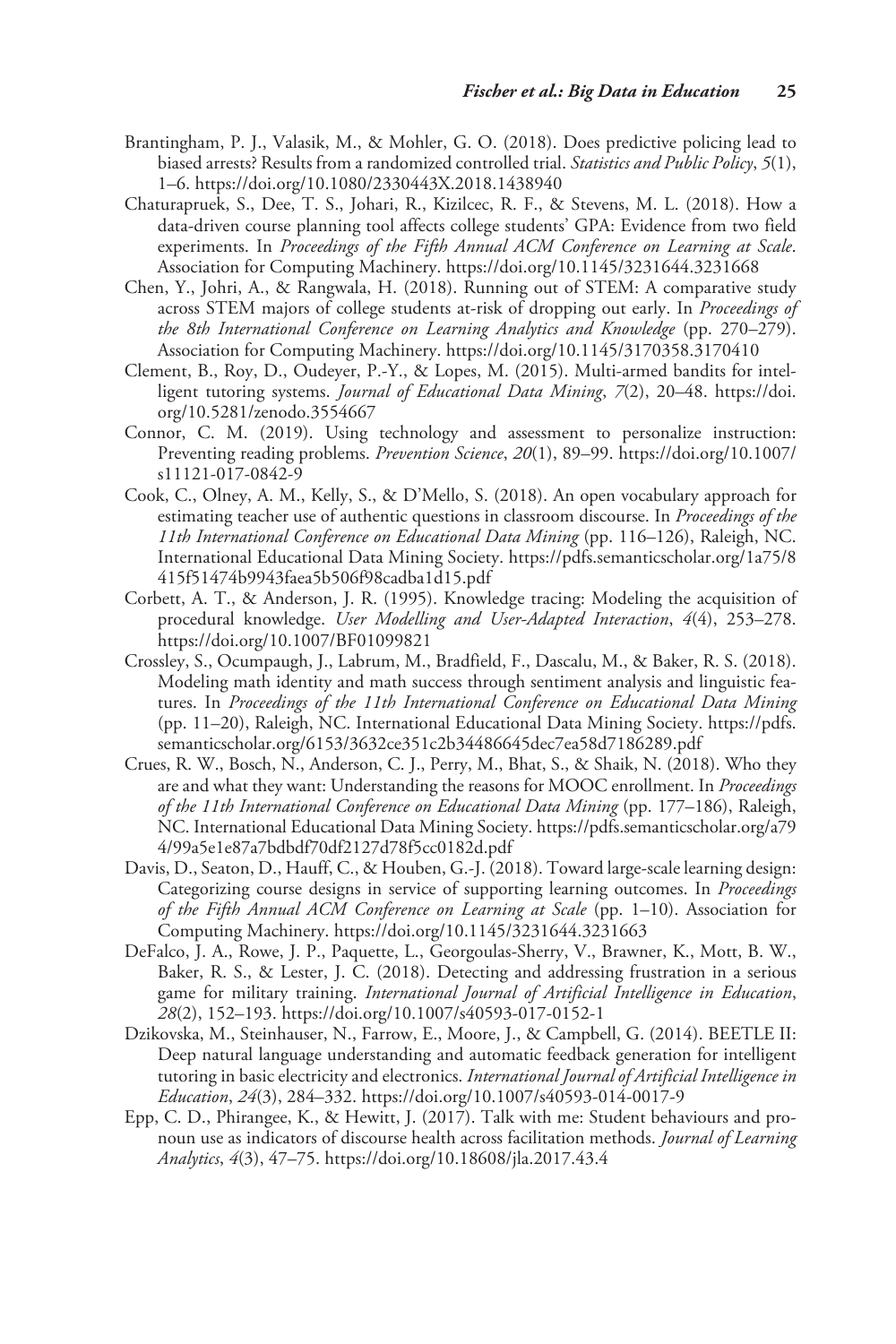- European Union Agency for Fundamental Rights. (2018). *#BigData: Discrimination in datasupported decision making*. [https://doi.org/10.1163/2210-7975\\_HRD-9992-20180020](https://doi.org/10.1163/2210-7975_HRD-9992-20180020)
- Falakmasir, M., Yudelson, M., Ritter, S., & Koedinger, K. (2015). Spectral Bayesian knowledge tracing. In *Proceedings of the 8th International Conference on Educational Data Mining*. International Educational Data Mining Society. [https://pdfs.semanticscholar.](https://pdfs.semanticscholar.org/0e15/52be96b2d2829c5c62288851b9b139e3e9b6.pdf) [org/0e15/52be96b2d2829c5c62288851b9b139e3e9b6.pdf](https://pdfs.semanticscholar.org/0e15/52be96b2d2829c5c62288851b9b139e3e9b6.pdf)
- Fancsali, S. E., Yudelson, M. V., Berman, S. R., & Ritter, S. (2018). Intelligent instructional hand offs. In *Proceedings of the 11th International Conference on Educational Data Mining* (pp. 198–207), Raleigh, NC. International Educational Data Mining Society. [https://](https://pdfs.semanticscholar.org/9bf6/1bd5c6a3a7f65e52a4a8ec8928857b5a1af6.pdf) [pdfs.semanticscholar.org/9bf6/1bd5c6a3a7f65e52a4a8ec8928857b5a1af6.pdf](https://pdfs.semanticscholar.org/9bf6/1bd5c6a3a7f65e52a4a8ec8928857b5a1af6.pdf)
- Fesler, L., Dee, T., Baker, R., & Evans, B. (2019). Text as data methods for education research. *Journal of Research on Educational Effectiveness*, *12*(4), 707–727. [https://doi.org/10.1080](https://doi.org/10.1080/19345747.2019.1634168) [/19345747.2019.1634168](https://doi.org/10.1080/19345747.2019.1634168)
- Galyardt, A., & Goldin, I. (2015). Move your lamp post: Recent data reflects learner knowledge better than older data. *Journal of Educational Data Mining*, *7*(2), 83–108. [https://](https://doi.org/10.5281/zenodo.3554671) [doi.org/10.5281/zenodo.3554671](https://doi.org/10.5281/zenodo.3554671)
- Gasevic, D., Jovanovic, J., Pardo, A., & Dawson, S. (2017). Detecting learning strategies with analytics: Links with self-reported measures and academic performance. *Journal of Learning Analytics*, *4*(2), 113–128. <https://doi.org/10.18608/jla.2017.42.10>
- Gelman, B. U., Beckley, C., Johri, A., Domeniconi, C., & Yang, S. (2016). Online urbanism: Interest-based subcultures as drivers of informal learning in an online community. In *Proceedings of the Third ACM Conference on Learning at Scale* (pp. 21–30). Association for Computing Machinery.<https://doi.org/10.1145/2876034.2876052>
- Gobert, J. D., Sao Pedro, M. A., Baker, R. S. J. D., Toto, E., & Montalvo, O. (2012). Leveraging educational data mining for real-time performance assessment of scientific inquiry skills within microworlds. *Journal of Educational Data Mining*, *4*(1), 111–143. <https://doi.org/10.5281/zenodo.3554645>
- González-Brenes, J., Huang, Y., & Brusilovsky, P. (2014). General features in knowledge tracing to model multiple subskills, temporal item response theory, and expert knowledge. In *Proceedings of the 7th International Conference on Educational Data Mining* (pp. 84–91), University of Pittsburgh. International Educational Data Mining Society. [https://pdfs.semanticscholar.org/0002/fab1c9f0904105312031cdc18dce358863a6.](https://pdfs.semanticscholar.org/0002/fab1c9f0904105312031cdc18dce358863a6.pdf) [pdf](https://pdfs.semanticscholar.org/0002/fab1c9f0904105312031cdc18dce358863a6.pdf)
- Gray, G., McGuinness, C., Owende, P., & Hofmann, M. (2016). Learning factor models of students at risk of failing in the early stage of tertiary education. *Journal of Learning Analytics*, *3*(2), 330–372. <https://doi.org/10.18608/jla.2016.32.20>
- Guo, P. J., & Reinecke, K. (2014). Demographic differences in how students navigate through MOOCs. In *Proceedings of the First ACM Conference on Learning at Scale Conference* (pp. 21–30). Association for Computing Machinery. [https://doi.org/10.1145](https://doi.org/10.1145/2556325.2566247) [/2556325.2566247](https://doi.org/10.1145/2556325.2566247)
- Hapara. (2019). *Hapara Analytics*. <https://hapara.com/analytics/>
- Harrak, F., Bouchet, F., Luengo, V., & Gillois, P. (2018). PHS profiling students from their questions in a blended learning environment. In *Proceedings of the 8th International Conference on Learning Analytics and Knowledge* (pp. 102–110). Association for Computing Machinery.<https://doi.org/10.1145/3170358.3170389>
- Harrison, S., Villano, R., Lynch, G., & Chen, G. (2016). Measuring financial implications of an early alert system. In *Proceedings of the Sixth International Conference on Learning Analytics and Knowledge* (pp. 241–248). Association for Computing Machinery. [https://](https://doi.org/10.1145/2883851.2883923) [doi.org/10.1145/2883851.2883923](https://doi.org/10.1145/2883851.2883923)
- Head, A., Glassman, E., Soares, G., Suzuki, R., Figueredo, L., D'Antoni, L., & Hartmann, B. (2017). Writing reusable code feedback at scale with mixed-initiative program synthesis.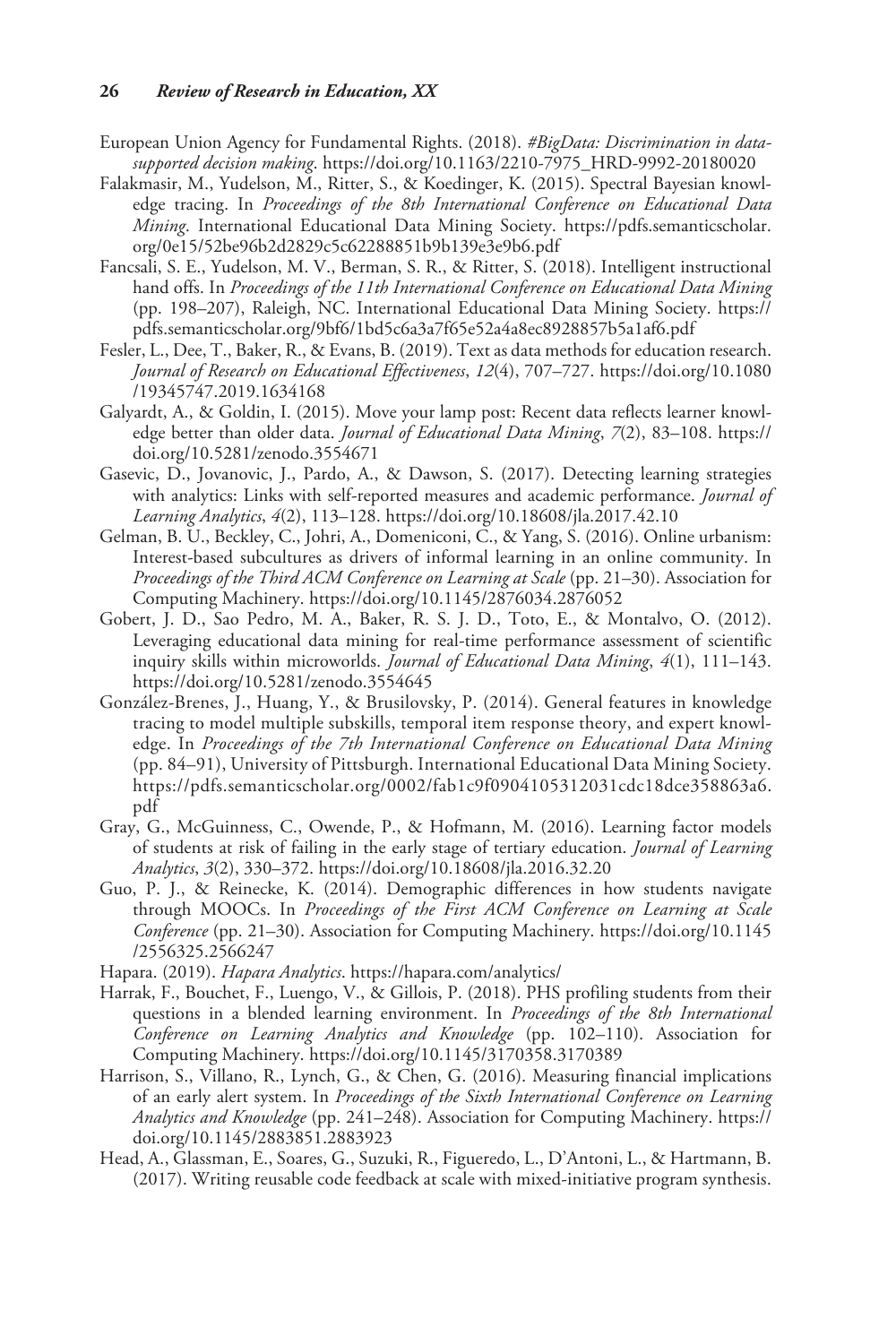In *Proceedings of the Fourth (2017) ACM Conference on Learning @ Scale—L@S '17* (pp. 89–98).<https://doi.org/10.1145/3051457.3051467>

- Hecking, T., Chounta, I.-A., & Hoppe, H. U. (2016). Investigating social and semantic user roles in MOOC discussion forums. In *Proceedings of the Sixth International Conference on Learning Analytics and Knowledge* (pp. 198–207). Association for Computing Machinery. <https://doi.org/10.1145/2883851.2883924>
- Hutt, S., Gardener, M., Kamentz, D., Duckworth, A. L., & D'Mello, S. K. (2018). Prospectively predicting 4-year college graduation from student applications. In *Proceedings of the 8th International Conference on Learning Analytics and Knowledge* (pp. 280–289). Association for Computing Machinery.<https://doi.org/10.1145/3170358.3170395>
- Hutt, S., Grafsgaard, J. F., & D'Mello, S. K. (2019). Time to scale: Generalizable affect detection for tens of thousands of students across an entire school year. In *Proceedings of the 2019 CHI Conference on Human Factors in Computing Systems*. Association for Computing Machinery.<https://doi.org/10.1145/3290605.3300726>
- Jayaprakash, S. M., Moody, E. W., Lauría, E. J. M., Regan, J. R., & Baron, J. D. (2014). Early alert of academically at-risk students: An open source analytics initiative. *Journal of Learning Analytics*, *1*(1), 6–47.<https://doi.org/10.18608/jla.2014.11.3>
- Jiang, W., Pardos, Z. A., & Wei, Q. (2019). Goal-based course recommendation. In *Proceedings of the 9th International Conference on Learning Analytics and Knowledge* (pp. 36–45). Association for Computing Machinery.<https://doi.org/10.1145/3303772.3303814>
- Joksimović, S., Kovanović, V., Jovanović, J., Zouaq, A., Gasevic, D., & Hatala, M. (2015). What do cMOOC participants talk about in social media? A topic analysis of discourse in a cMOOC. In *Proceedings of the Fifth International Conference on Learning Analytics and Knowledge* (pp. 156–165). Association for Computing Machinery. [https://doi.](https://doi.org/10.1145/2723576.2723609) [org/10.1145/2723576.2723609](https://doi.org/10.1145/2723576.2723609)
- Käser, T., Klingler, S., & Gross, M. (2016). When to stop? Towards universal instructional policies. In *Proceedings of the Sixth International Conference on Learning Analytics and Knowledge* (pp. 289–298). Association for Computing Machinery. [http://dx.doi.](http://dx.doi.org/10.1145/2883851.2883961) [org/10.1145/2883851.2883961](http://dx.doi.org/10.1145/2883851.2883961)
- Khajah, M., Lindsey, R. V., & Mozer, M. C. (2016). How deep is knowledge tracing? In *Proceedings of the 9th International Conference on Educational Data Mining* (pp. 94–101), Raleigh, NC. International Educational Data Mining Society. [https://arxiv.org/pdf](https://arxiv.org/pdf/1604.02416.pdf) [/1604.02416.pdf](https://arxiv.org/pdf/1604.02416.pdf)
- Kizilcec, R. F., Piech, C., & Schneider, E. (2013). Deconstructing disengagement: Analyzing learner subpopulations in massive open online courses. In *Proceedings of the Third International Conference on Learning Analytics and Knowledge* (p. 170). Association for Computing Machinery.<https://doi.org/10.1145/2460296.2460330>
- Koester, B. P., Fogel, J., Murdock, W., Grom, G., & McKay, T. A. (2017). Building a transcript of the future. In *Proceedings of the Seventh International Learning Analytics and Knowledge Conference* (pp. 299–308). Association for Computing Machinery. [https://doi.](https://doi.org/10.1145/3027385.3027418) [org/10.1145/3027385.3027418](https://doi.org/10.1145/3027385.3027418)
- Lan, A. S., Vats, D., Waters, A. E., & Baraniuk, R. G. (2015). Mathematical language processing: Automatic grading and feedback for open response mathematical questions. In *Proceedings of the Second ACM Conference on Learning at Scale* (pp. 167–176). Association for Computing Machinery.<https://doi.org/10.1145/2724660.2724664>
- Laney, D. (2001). 3D data management: Controlling data volume, velocity and variety. *META Group Research Note*, *6*(70), 1.
- Le, C. V., Pardos, Z. A., Meyer, S. D., & Thorp, R. (2018). Communication at scale in a MOOC using predictive engagement analytics. In M. Mavrikis, K. Porayska-Pomsta, & R. Luckin (Eds.), *Proceedings of the 19th International Conference on Artificial Intelligence in Education* (pp. 239–252). Springer. [https://doi.org/10.1007/978-3-319-93843-1\\_18](https://doi.org/10.1007/978-3-319-93843-1_18)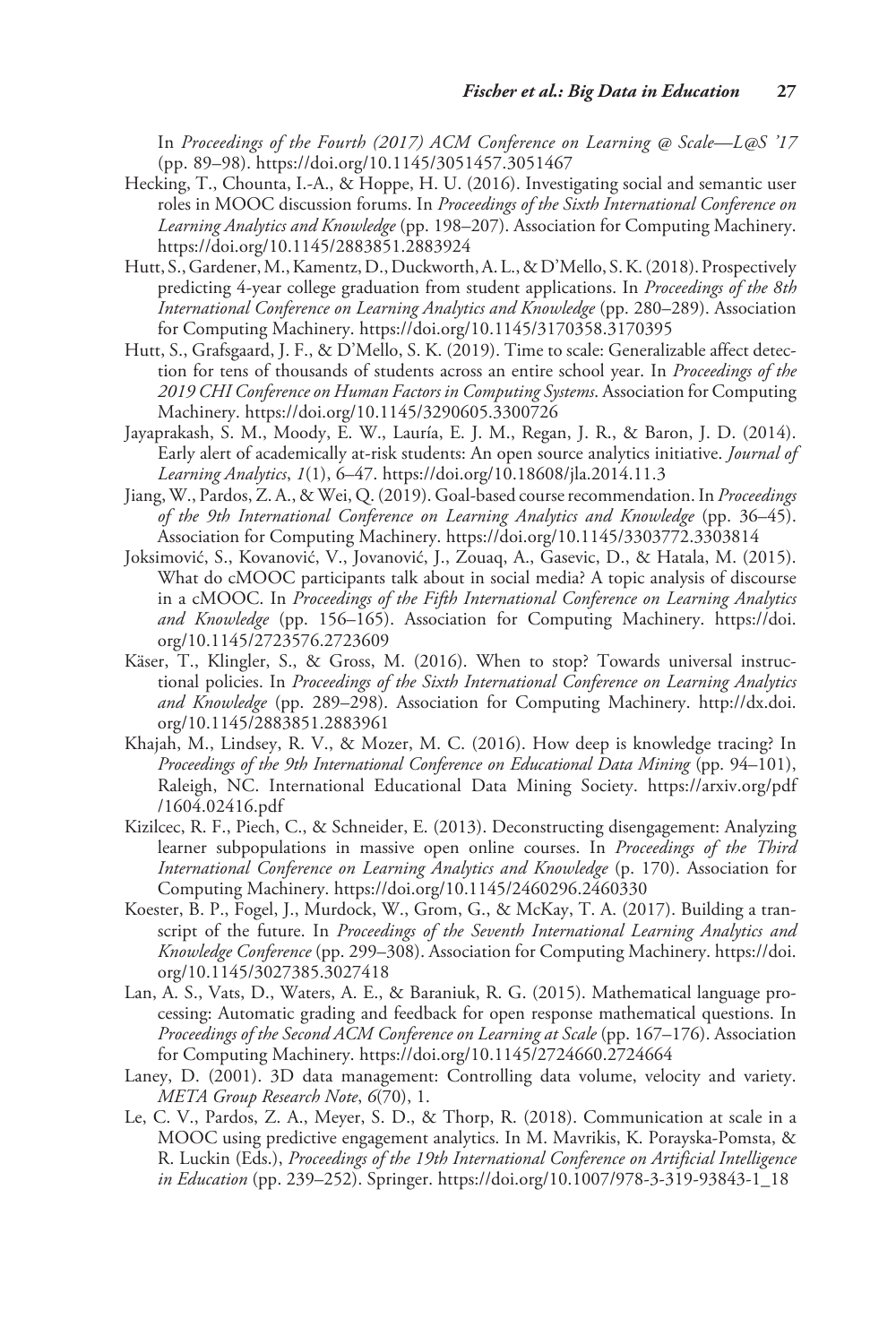- Liu, R., & Koedinger, K. R. (2015). Variations in learning rate: Student classification based on systematic residual error patterns across practice opportunities. In *Proceedings of the 8th International Conference on Educational Data Mining*. International Educational Data Mining Society. [https://pdfs.semanticscholar.org/0b57/0c5a732552bb50d80eafe1122a3](https://pdfs.semanticscholar.org/0b57/0c5a732552bb50d80eafe1122a3ef52bad23.pdf) [ef52bad23.pdf](https://pdfs.semanticscholar.org/0b57/0c5a732552bb50d80eafe1122a3ef52bad23.pdf)
- Liu, R., & Koedinger, K. R. (2017). Closing the loop: Automated data-driven cognitive model discoveries lead to improved instruction and learning gains. *Journal of Educational Data Mining*, *9*(1), 25–41.<https://doi.org/10.5281/zenodo.3554625>
- Liu, Y. E., Mandel, T., Brunskill, E., & Popovic, Z. (2014). Trading off scientific knowledge and user learning with multi-armed bandits. In *Proceedings of the 7th International Conference on Educational Data Mining* (pp. 161–168). International Educational Data Mining Society. [https://pdfs.semanticscholar.org/029a/3f34047890e2a399094c3755c0c](https://pdfs.semanticscholar.org/029a/3f34047890e2a399094c3755c0c162aae664.pdf) [162aae664.pdf](https://pdfs.semanticscholar.org/029a/3f34047890e2a399094c3755c0c162aae664.pdf)
- Lu, Y., & Hsiao, I. H. (2016). Seeking programming-related information from large scaled discussion forums, help or harm? In *Proceedings of the 9th International Conference on Educational Data Mining*. International Educational Data Mining Society. [https://pdfs.](https://pdfs.semanticscholar.org/dc76/33aae5a8a99c2abac1c927617187cfefa7eb.pdf) [semanticscholar.org/dc76/33aae5a8a99c2abac1c927617187cfefa7eb.pdf](https://pdfs.semanticscholar.org/dc76/33aae5a8a99c2abac1c927617187cfefa7eb.pdf)
- Mahzoon, M. J., Maher, M. L., Eltayeby, O., Dou, W., & Grace, K. (2018). A sequence data model for analysing temporal patterns of student data. *Journal of Learning Analytics*, *5*(1), 55–74.<https://doi.org/10.18608/jla.2018.51.5>
- McNamara, D. S., & Graesser, A. C. (2012). Coh-Metrix: An automated tool for theoretical and applied natural language processing. In P. M. McCarthy & C. Boonthum-Denecke (Eds.), *Applied natural language processing and content analysis: Identification, investigation and resolution* (pp. 188–205). IGI Global.
- Méndez, G., Ochoa, X., & Chiluiza, K. (2014). Techniques for data-driven curriculum analysis. In *Proceedings of the Fourth International Conference on Learning Analytics and Knowledge* (pp. 148–157). Association for Computing Machinery. [https://doi.](https://doi.org/10.1145/2567574.2567591) [org/10.1145/2567574.2567591](https://doi.org/10.1145/2567574.2567591)
- Meltzer, E. (2019, May 29). *How are Colorado schools doing? Advocates say the state still holds back too much data*. [https://chalkbeat.org/posts/co/2019/05/29/how-are-colorado](https://chalkbeat.org/posts/co/2019/05/29/how-are-colorado-schools-doing-advocates-say-the-state-still-holds-back-too-much-data/)[schools-doing-advocates-say-the-state-still-holds-back-too-much-data/](https://chalkbeat.org/posts/co/2019/05/29/how-are-colorado-schools-doing-advocates-say-the-state-still-holds-back-too-much-data/)
- Miller, L. D., Soh, L.-K., Samal, A., Kupzyk, K., & Nugent, G. (2015). A comparison of educational statistics and data mining approaches to identify characteristics that impact online learning. *Journal of Educational Data Mining*, *7*(3), 117–150.
- Moussavi, R., Gobert, J., & Sao Pedro, M. (2016). The effect of scaffolding on the immediate transfer of students' data interpretation skills within science topics. In *Proceedings of the 12th International Conference of the Learning Sciences* (pp. 1002–1005), Singapore. International Society of the Learning Sciences.<https://doi.dx.org/10.22318/icls2016.157>
- National Academy of Education. (2017). *Big data in education: Balancing the benefits of educational research and student privacy: Workshop summary*.
- Nelson, G. S. (2015). Practical implications of sharing data: A primer on data privacy, anonymization, and de-identification. In *Proceedings of the SAS® Global Forum 2015 Conference*. SAS Institute. <https://support.sas.com/resources/papers/proceedings15/1884-2015.pdf>
- Ochoa, X., & Worsley, M. (2016). Augmenting learning analytics with multimodal sensory data. *Journal of Learning Analytics*, *3*(2), 213–219. [https://doi.org/10.18608/](https://doi.org/10.18608/jla.2016.32.10) [jla.2016.32.10](https://doi.org/10.18608/jla.2016.32.10)
- O'Connell, K., Wostl, E., Crosslin, M., Berry, T. L., & Grover, J. P. (2018). Student ability best predicts final grade in a college algebra course. *Journal of Learning Analytics*, *5*(3), 167–181.<https://doi.org/10.18608/jla.2018.53.11>
- Ogan, A., Walker, E., Baker, R., Rodrigo, Ma. M. T., Soriano, J. C., & Castro, M. J. (2015). Towards understanding how to assess help-seeking behavior across cultures. *International*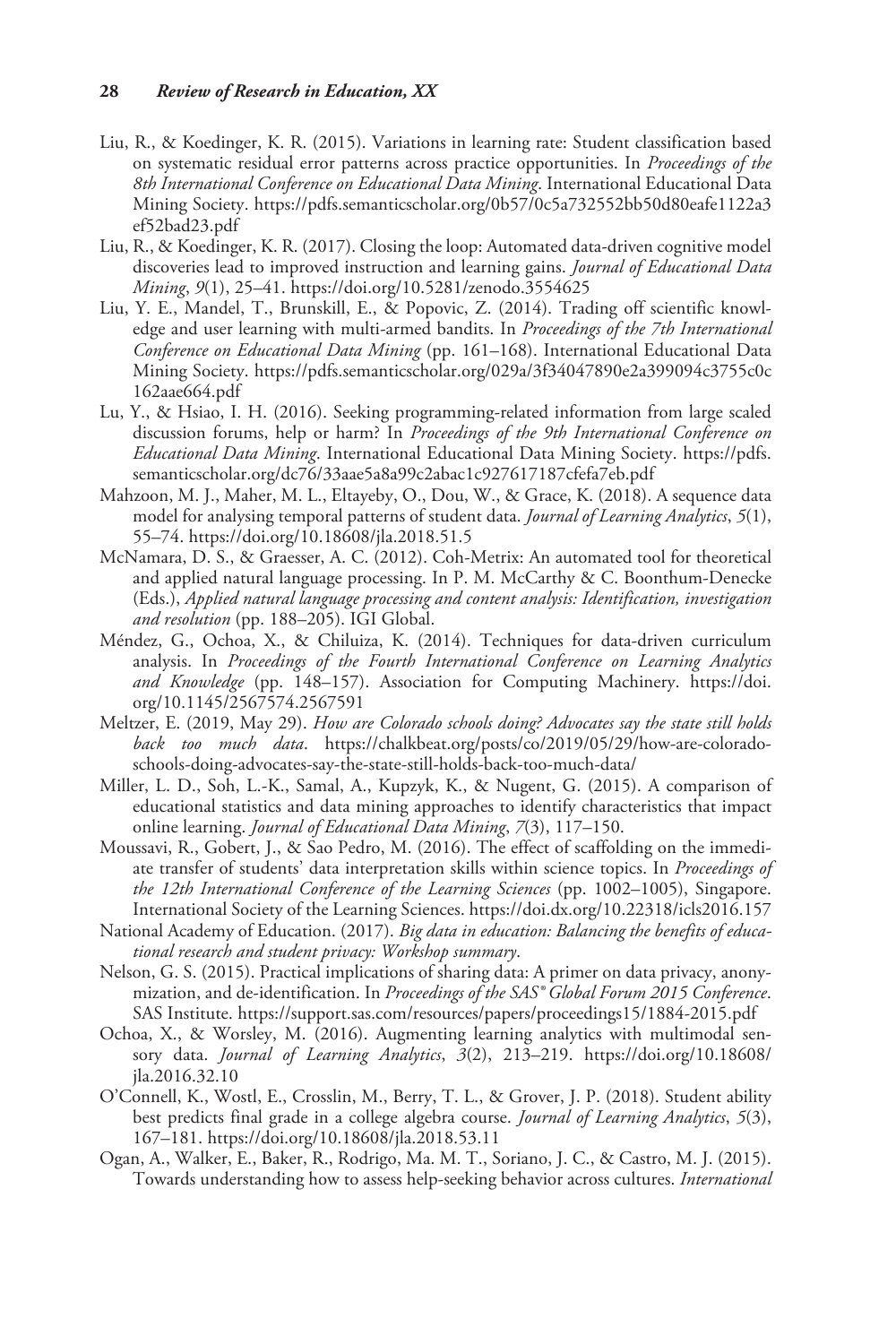*Journal of Artificial Intelligence in Education*, *25*(2), 229–248. [https://doi.org/10.1007/](https://doi.org/10.1007/s40593-014-0034-8) [s40593-014-0034-8](https://doi.org/10.1007/s40593-014-0034-8)

- Ostrow, K., Donnelly, C., Adjei, S., & Heffernan, N. (2015). Improving student modeling through partial credit and problem difficulty. In *Proceedings of the Second ACM Conference on Learning at Scale* (pp. 11–20). Association for Computing Machinery. [https://doi.](https://doi.org/10.1145/2724660.2724667) [org/10.1145/2724660.2724667](https://doi.org/10.1145/2724660.2724667)
- Pardos, Z. A. (2017). Big data in education and the models that love them. *Current Opinion in Behavioral Sciences*, *18*, 107–113.<https://doi.org/10.1016/j.cobeha.2017.11.006>
- Pardos, Z. A, Baker, R. S. J. D., San Pedro, M., Gowda, S. M., & Gowda, S. M. (2014). Affective states and state tests: Investigating how affect and engagement during the school year predict end-of-year learning outcomes. *Journal of Learning Analytics*, *1*(1), 107–128. <https://doi.org/10.18608/jla.2014.11.6>
- Pardos, Z. A., Chau, H., & Zhao, H. (2019). Data-assistive course-to-course articulation using machine translation. In J. C. Mitchell & K. Porayska-Pomsta (Eds.), *Proceedings of the 6th ACM Conference on Learning at Scale*. Association for Computing Machinery. <https://doi.org/10.1145/3330430.3333622>
- Pardos, Z. A., Fan, Z., & Jiang, W. (2019). Connectionist recommendation in the wild: On the utility and suitability of neural networks for personalized course guidance. *User Modeling and User-Adapted Interaction*, *29*(2), 487–525. [https://doi.org/10.1007/](https://doi.org/10.1007/s11257-019-09218-7) [s11257-019-09218-7](https://doi.org/10.1007/s11257-019-09218-7)
- Pardos, Z. A., Tang, S., Davis, D., & Le, C. V. (2017). Enabling real-time adaptivity in MOOCs with a personalized next-step recommendation framework. In C. Thille & J. Reich (Eds.), *Proceedings of the 4th ACM Conference on Learning at Scale* (pp. 23–32). Association for Computing Machinery.<https://doi.org/10.1145/3051457.3051471>
- Parent Coalition for Student Privacy. (2019). *The state student privacy report card: Grading the states on protecting student data privacy*. [https://www.studentprivacymatters.org/wp](https://www.studentprivacymatters.org/wp-content/uploads/2019/01/The-2019-State-Student-Privacy-Report-Card.pdf)[content/uploads/2019/01/The-2019-State-Student-Privacy-Report-Card.pdf](https://www.studentprivacymatters.org/wp-content/uploads/2019/01/The-2019-State-Student-Privacy-Report-Card.pdf)
- Park, J., Denaro, K., Rodriguez, F., Smyth, P., & Warschauer, M. (2017). Detecting changes in student behavior from clickstream data. In *Proceedings of the Seventh International Conference on Learning Analytics and Knowledge* (pp. 21–30). Association for Computing Machinery.<https://doi.org/10.1145/3027385.3027430>
- Park, J., Yu, R., Rodriguez, F., Baker, R., Smyth, P., & Warschauer, M. (2018). Understanding student procrastination via mixture models. In *Proceedings of the 11th International Conference on Educational Data Mining*. International Educational Data Mining Society. <https://pdfs.semanticscholar.org/67a4/027404642fad7f9baf0c5d76dea14c99f563.pdf>
- Pavlik, P., Cen, H., & Koedinger, K. R. (2009). Performance factors analysis: A new alternative to knowledge tracing. In *Proceedings of the 2009 Conference on Artificial Intelligence in Education* (pp. 531–538). Association for Computing Machinery. [https://dl.acm.org/](https://dl.acm.org/doi/10.5555/1659450.1659529) [doi/10.5555/1659450.1659529](https://dl.acm.org/doi/10.5555/1659450.1659529)
- Pennebaker, J. W., Boyd, R. L., Jordan, K., & Blackburn, K. (2015). *The development and psychometric properties of LIWC2015*. University of Texas-Austin.
- Peralta, M., Alarcon, R., Pichara, K., Mery, T., Cano, F., & Bozo, J. (2018). Understanding learning resources metadata for primary and secondary education. *IEEE Transactions on Learning Technologies*, *11*(4), 456–467.<https://doi.org/10.1109/TLT.2017.2766222>
- Price, T. W., Dong, Y., & Barnes, T. (2016). Generating data-driven hints for open-ended programming. In *Proceedings of the 9th International Conference on Educational Data Mining* (pp. 191–198), Raleigh, NA. International Educational Data Mining Society. <https://pdfs.semanticscholar.org/7800/c7981659f2fafbe1a6966ce43f7ca9460f48.pdf>
- Raczynski, K., & Cohen, A. (2018). Appraising the scoring performance of automated essay scoring systems—Some additional considerations: Which essays? Which human raters? Which scores? *Applied Measurement in Education*, *31*(3), 233–240. [https://doi.org/10.10](https://doi.org/10.1080/08957347.2018.1464449) [80/08957347.2018.1464449](https://doi.org/10.1080/08957347.2018.1464449)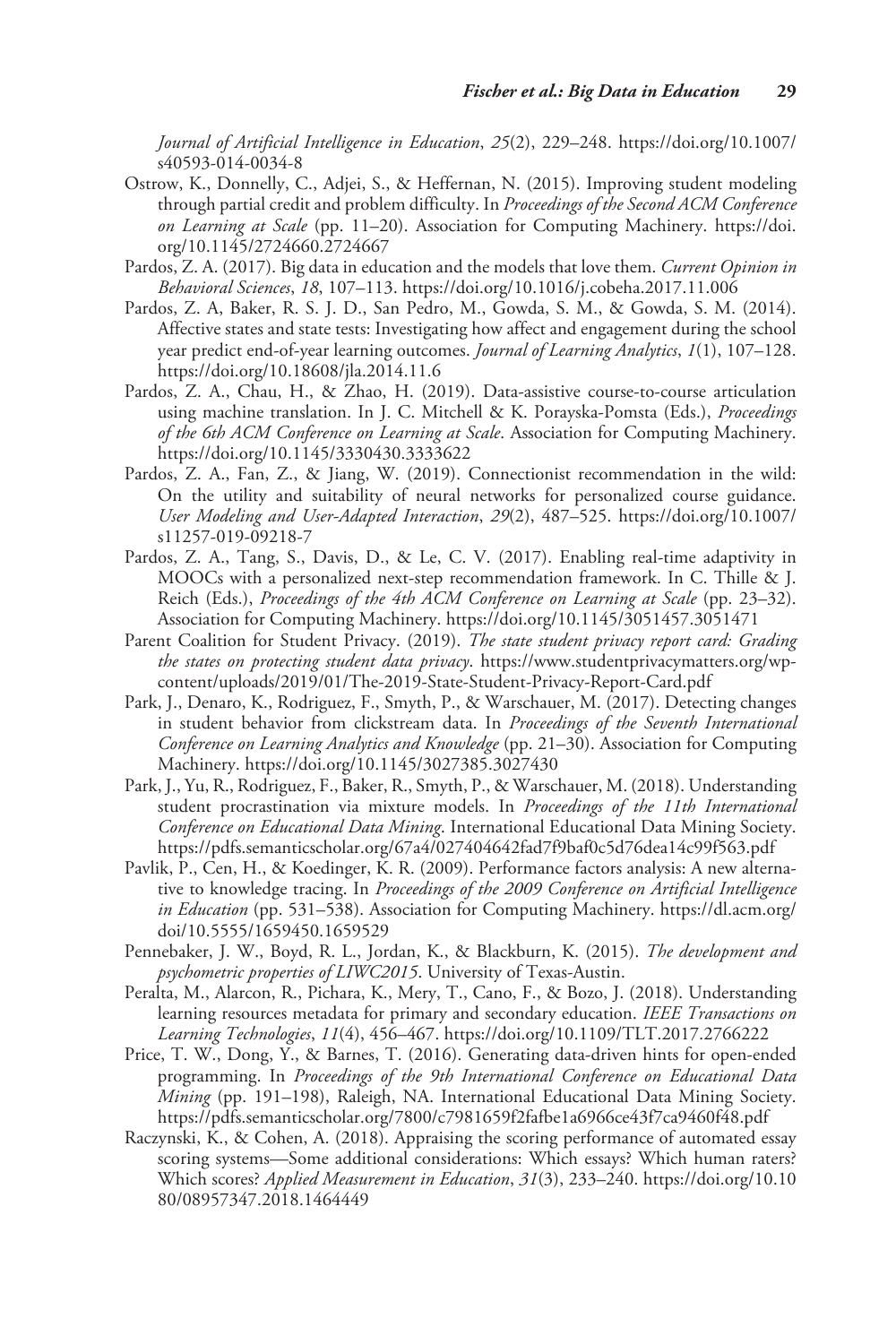- Rafferty, A. N., Ying, H., & Williams, J. J. (2018). Bandit assignment for educational experiments: Benefits to students versus statistical power. In C. Penstein Rosé, M. Mavrikis, R. Martínez-Maldonado, K. Porayska-Pomsta, H. U. Hoppe, B. McLaren, R. Luckin, & B. du Boulay (Eds.), *Artificial intelligence in education* (Vol. 10948, pp. 286–290). Association for Computing Machinery. [https://doi.org/10.1007/978-3-319-93846-2\\_53](https://doi.org/10.1007/978-3-319-93846-2_53)
- Reich, J., Tingley, D., Leder, J., Roberts, M. E., & Stewart, B. M. (2015). Computer-assisted reading and discovery for student-generated text in massive open online courses. *Journal of Learning Analytics*, *2*(1), 156–184.<https://doi.org/10.18608/jla.2015.21.8>
- Ren, Z., Ning, X., & Rangwala, H. (2017). Grade prediction with temporal course-wise influence. In *Proceedings of the 10th International Conference on Educational Data Mining* (pp. 48–55), Wuhan, China. International Educational Data Mining Society. [https://](https://arxiv.org/pdf/1709.05433.pdf) [arxiv.org/pdf/1709.05433.pdf](https://arxiv.org/pdf/1709.05433.pdf)
- Right to Know. (2019). *Report card for education transparency and access*. [http://righttoknowco.](http://righttoknowco.org/report-cards/) [org/report-cards/](http://righttoknowco.org/report-cards/)
- Roll, I., & Winne, P. H. (2015). Understanding, evaluating, and supporting self-regulated learning using learning analytics. *Journal of Learning Analytics*, *2*(1), 7–12. [https://doi.](https://doi.org/10.18608/jla.2015.21.2) [org/10.18608/jla.2015.21.2](https://doi.org/10.18608/jla.2015.21.2)
- Sabourin, J., Mott, B., & Lester, J. (2011). Modeling learner affect with theoretically grounded dynamic Bayesian networks. In S. D'Mello (Ed.), *Proceedings of the Fourth International Conference on Affective Computing and Intelligent Interaction* (pp. 286–295). Springer.
- Sao Pedro, M., Jiang, Y., Paquette, L., & Baker, R. S. (2014). Identifying transfer of inquiry skills across physical science simulations using educational data mining. In *Proceedings of the 11th International Conference of the Learning Sciences* (pp. 222–229), Boulder, CO. International Society of the Learning Sciences. [https://pdfs.semanticscholar.org/0ca7/](https://pdfs.semanticscholar.org/0ca7/cfc8e4575225162dd02c9ff64372158b030b.pdf) [cfc8e4575225162dd02c9ff64372158b030b.pdf](https://pdfs.semanticscholar.org/0ca7/cfc8e4575225162dd02c9ff64372158b030b.pdf)
- Scheihing, E., Vernier, M., Guerra, J., Born, J., & Carcamo, L. (2018). Understanding the role of micro-blogging in B-learning activities: Kelluwen experiences in Chilean public schools. *IEEE Transactions on Learning Technologies*, *11*(3), 280–293. [https://doi.](https://doi.org/10.1109/TLT.2017.2714163) [org/10.1109/TLT.2017.2714163](https://doi.org/10.1109/TLT.2017.2714163)
- Schimke, A. (2019, September 10). *How are Colorado's kindergarteners doing? With hidden data, it's hard to tell*. [https://chalkbeat.org/posts/co/2019/09/10/how-are-colorados-kin](https://chalkbeat.org/posts/co/2019/09/10/how-are-colorados-kindergarteners-doing-with-hidden-data-its-hard-to-tell/)[dergarteners-doing-with-hidden-data-its-hard-to-tell/](https://chalkbeat.org/posts/co/2019/09/10/how-are-colorados-kindergarteners-doing-with-hidden-data-its-hard-to-tell/)
- Scott-Clayton, J. (2015). The shapeless river: Does a lack of structure inhibit students' progress at community colleges? In B. L. Castleman, S. Baum, & S. Schwartz (Eds.), *Decision making for student success* (pp. 114–135). Routledge.
- Segedy, J. R., Kinnebrew, J. S., & Biswas, G. (2015). Using coherence analysis to characterize self-regulated learning behaviours in open-ended learning environments. *Journal of Learning Analytics*, *2*(1), 13–48. <https://doi.org/10.18608/jla.2015.21.3>
- Sekiya, T., Matsuda, Y., & Yamaguchi, K. (2015). Curriculum analysis of CS departments based on CS2013 by simplified, supervised LDA. In *Proceedings of the Fifth International Conference on Learning Analytics and Knowledge* (pp. 330–339). Association for Computing Machinery.<https://doi.org/10.1145/2723576.2723594>
- Shen, S., & Chi, M. (2016). Aim low: Correlation-based feature selection for model-based reinforcement learning. In *Proceedings of the 9th International Conference on Educational Data Mining* (pp. 507–512), Raleigh, NC. International Educational Data Mining Society. <https://pdfs.semanticscholar.org/0acc/f1cf5015eb7cb7059b1b977991c1a9249e1a.pdf>
- Slater, S., Baker, R., Ocumpaugh, J., Inventado, P., Scupelli, P., & Heffernan, N. (2016). Semantic features of math problems: Relationships to student learning and engagement. In *Proceedings of the 9th International Conference on Educational Data Mining* (pp. 223– 230), Raleigh, NC. International Educational Data Mining Society. [https://pdfs.seman](https://pdfs.semanticscholar.org/df3e/9da476337def1021b12e03ab9959f9fd43d7.pdf)[ticscholar.org/df3e/9da476337def1021b12e03ab9959f9fd43d7.pdf](https://pdfs.semanticscholar.org/df3e/9da476337def1021b12e03ab9959f9fd43d7.pdf)